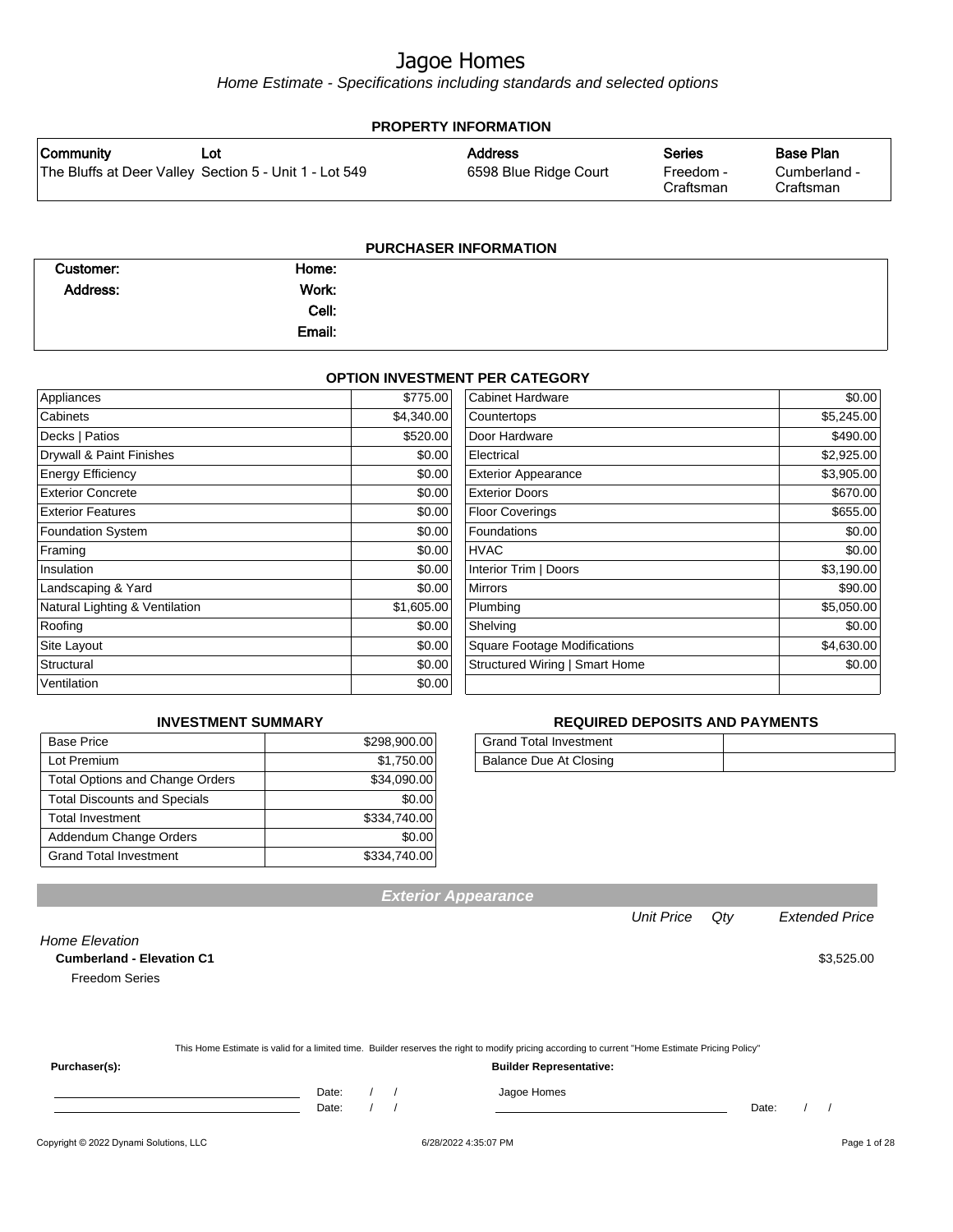|                                                                                                                                                                                                                   | <b>PROPERTY INFORMATION</b>             |                                         |     |                                               |
|-------------------------------------------------------------------------------------------------------------------------------------------------------------------------------------------------------------------|-----------------------------------------|-----------------------------------------|-----|-----------------------------------------------|
| Community<br>Lot<br>The Bluffs at Deer Valley Section 5 - Unit 1 - Lot 549                                                                                                                                        | <b>Address</b><br>6598 Blue Ridge Court | <b>Series</b><br>Freedom -<br>Craftsman |     | <b>Base Plan</b><br>Cumberland -<br>Craftsman |
|                                                                                                                                                                                                                   | <b>Exterior Appearance</b>              |                                         |     |                                               |
|                                                                                                                                                                                                                   |                                         | <b>Unit Price</b>                       | Qty | <b>Extended Price</b>                         |
| <b>Home Exterior Brick</b><br><b>Brick Veneer Front - Per Plan</b><br>Includes brick front of home. See plan for details. Does not include drop brick ledge.                                                      |                                         |                                         |     | Included in Price                             |
| <b>Brick Color</b>                                                                                                                                                                                                |                                         |                                         |     |                                               |
| Selected Brick Color: Crawford                                                                                                                                                                                    |                                         |                                         |     | Included in Price                             |
| <b>Address Stone</b><br><b>Address Stone</b><br>Includes one 8"x16" address stone for front of the house. Street Number ONLY will be on the<br>stone. Location of address stone will be predetermined by builder. |                                         |                                         |     | \$380.00                                      |
|                                                                                                                                                                                                                   | <b>Foundation System</b>                |                                         |     |                                               |
|                                                                                                                                                                                                                   |                                         | <b>Unit Price</b>                       | Qty | <b>Extended Price</b>                         |
| <b>Foundation System</b><br><b>Insulated Concrete Slab</b>                                                                                                                                                        |                                         |                                         |     | Included in Price                             |
|                                                                                                                                                                                                                   | <b>Energy Efficiency</b>                |                                         |     |                                               |
|                                                                                                                                                                                                                   |                                         | <b>Unit Price</b>                       | Qty | <b>Extended Price</b>                         |
| <b>HERS Rating</b><br>HERS Rated Home (Less than 85 Score)                                                                                                                                                        |                                         |                                         |     | Included in Price                             |
| Note - Jagoe Homes receives all applicable rebates for energy efficiency, utilities,<br>manufacturers, etc. Rebates have been reflected as a discount in Base Price of Home                                       |                                         |                                         |     |                                               |
|                                                                                                                                                                                                                   | <b>Square Footage Modifications</b>     |                                         |     |                                               |
|                                                                                                                                                                                                                   |                                         | <b>Unit Price</b>                       | Qty | <b>Extended Price</b>                         |
| <b>Square Footage Modifications</b><br><b>Convert Two-Story Foyer to 4th Bedroom</b>                                                                                                                              |                                         |                                         |     | \$4,630.00                                    |
|                                                                                                                                                                                                                   | <b>Structural</b>                       |                                         |     |                                               |
|                                                                                                                                                                                                                   |                                         | <b>Unit Price</b>                       | Qty | <b>Extended Price</b>                         |
| Concrete Slab<br>Concrete Slab 4" thick (avg), 3500 psi, Slab fill 6" minimum, 6 mil polyethylene Vapor<br>Barrier, Termite Warranty 1 year                                                                       |                                         |                                         |     | Included in Price                             |
| <b>Foundation Block</b><br><b>Foundation Block Size 8"x8"x16"</b>                                                                                                                                                 |                                         |                                         |     | Included in Price                             |
| <b>Foundation Drain</b><br><b>Foundation Drain - Gravel French Drain</b>                                                                                                                                          |                                         |                                         |     | Included in Price                             |
| This Home Estimate is valid for a limited time. Builder reserves the right to modify pricing according to current "Home Estimate Pricing Policy"                                                                  |                                         |                                         |     |                                               |
| Purchaser(s):                                                                                                                                                                                                     | <b>Builder Representative:</b>          |                                         |     |                                               |
| Date:<br>$\left  \right $<br>$\sqrt{ }$<br>$\prime$<br>Date:                                                                                                                                                      | Jagoe Homes                             |                                         |     | Date:<br>$\sqrt{ }$                           |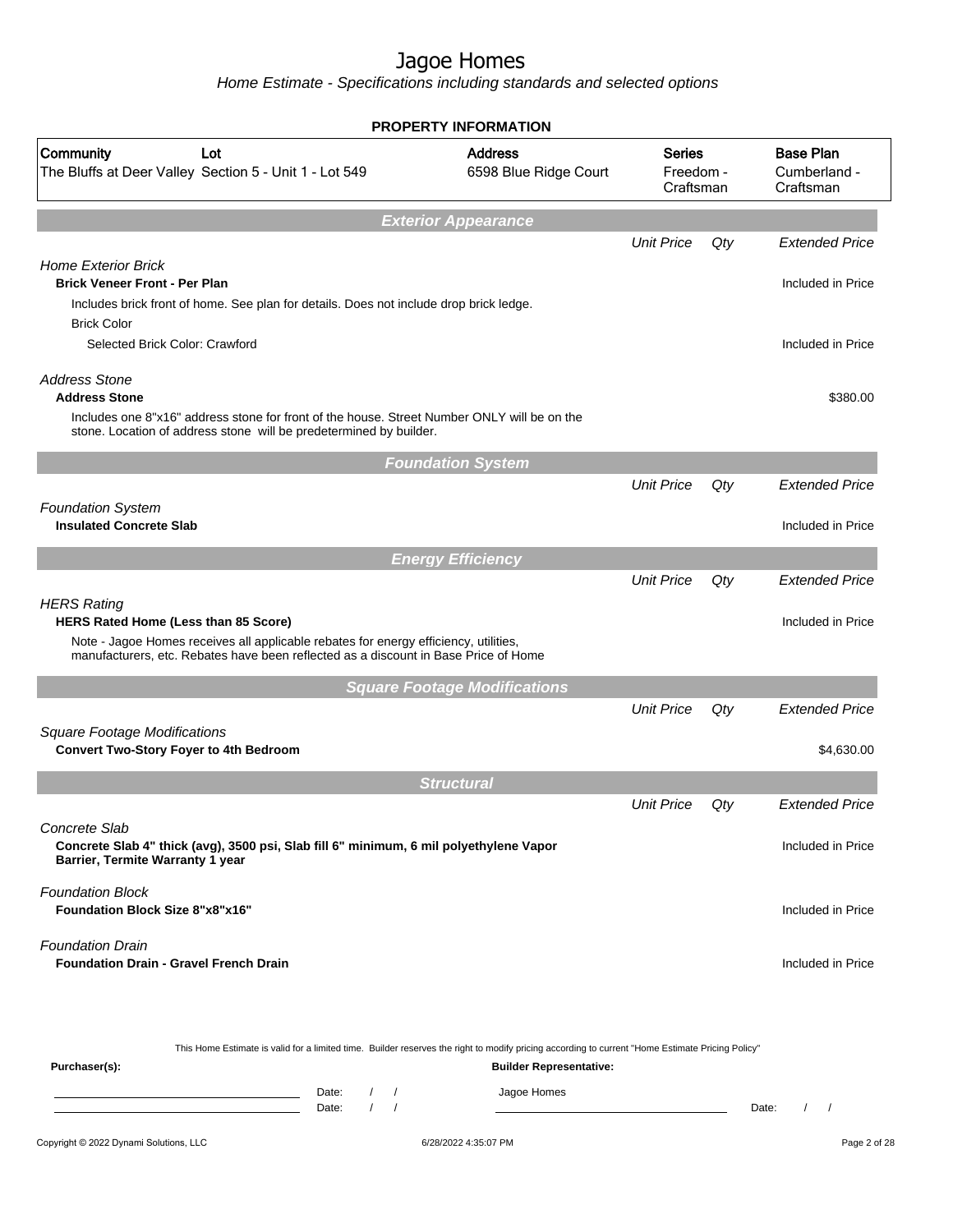|                                                                                                                                                                                                                             | <b>PROPERTY INFORMATION</b>               |                                         |     |                                               |
|-----------------------------------------------------------------------------------------------------------------------------------------------------------------------------------------------------------------------------|-------------------------------------------|-----------------------------------------|-----|-----------------------------------------------|
| Community<br>Lot<br>The Bluffs at Deer Valley Section 5 - Unit 1 - Lot 549                                                                                                                                                  | <b>Address</b><br>6598 Blue Ridge Court   | <b>Series</b><br>Freedom -<br>Craftsman |     | <b>Base Plan</b><br>Cumberland -<br>Craftsman |
|                                                                                                                                                                                                                             | <b>Decks   Patios</b>                     |                                         |     |                                               |
|                                                                                                                                                                                                                             |                                           | <b>Unit Price</b>                       | Qty | <b>Extended Price</b>                         |
| Outside Retreat Concrete Patio or Covered Patio<br>12' Wide x 12' Deep Concrete Patio, 3500 psi                                                                                                                             |                                           |                                         |     | \$520.00                                      |
| Finish<br>Selected Finish: Broom Finish                                                                                                                                                                                     |                                           |                                         |     | Included in Price                             |
|                                                                                                                                                                                                                             | <b>Exterior Doors</b>                     |                                         |     |                                               |
|                                                                                                                                                                                                                             |                                           | <b>Unit Price</b>                       | Qty | <b>Extended Price</b>                         |
| Front Entry Door<br>HD Smooth Steel 3/0 Painted Craftsman MHD-217-010-2 w/ 22x17 Clear Glass Insert                                                                                                                         |                                           |                                         |     | Included in Price                             |
| Consult with Design Coordinator for Glass Pattern, Door Handle, and Paint Selections.                                                                                                                                       |                                           |                                         |     |                                               |
| 16' Craftsman Garage Overhead Door<br>Carriage House Stamped 16x7 Garage Door                                                                                                                                               |                                           |                                         |     | Included in Price                             |
| CHI 5250   Stamped Carriage House Steel   Includes Decorative Hardware<br>Color                                                                                                                                             |                                           |                                         |     |                                               |
| Selected Color: White                                                                                                                                                                                                       |                                           |                                         |     | Included in Price                             |
| Dining Area Patio Door<br>Vinyl 6/0 Sliding Door w/ NO Grilles, Screen, and 1/0 Transom<br>Vinyl 6/0 Sliding Door w/ NO Grilles, Screen, and 1/0 Transom                                                                    |                                           |                                         |     | \$670.00                                      |
| Color<br>Selected Color: White                                                                                                                                                                                              |                                           |                                         |     | Included in Price                             |
| Garage-to-Home Door<br>HD Steel Smooth 2 Panel Square 2/8 x 6/8 Door                                                                                                                                                        |                                           |                                         |     | \$0.00                                        |
| Smooth Finish<br><b>Primed for Paint</b><br>Interior Door Paint Selection unless otherwise Specified                                                                                                                        |                                           |                                         |     |                                               |
| Garage Door Opener<br>Garage Door Opener(s) with 2 Transmitters                                                                                                                                                             |                                           |                                         |     | Included in Price                             |
|                                                                                                                                                                                                                             | <b>Natural Lighting &amp; Ventilation</b> |                                         |     |                                               |
|                                                                                                                                                                                                                             |                                           | <b>Unit Price</b>                       | Qty | <b>Extended Price</b>                         |
| <b>Entire Home Windows</b><br>Vinyl Low E Single Hung Window w/ GBG & Half Screen                                                                                                                                           |                                           |                                         |     | Included in Price                             |
| Vinyl Low E Single Hung Window w/ GBG & Half Screen. Glass is Clear unless otherwise<br>noted. Grilles are between the glass. Grille patterns will differ based on Home Series. Please<br>confirm with New Home Consultant. |                                           |                                         |     |                                               |
| <b>Window Color</b>                                                                                                                                                                                                         |                                           |                                         |     |                                               |
| Selected Window Color: White Exterior/White Interior                                                                                                                                                                        |                                           |                                         |     | Included in Price                             |
| This Home Estimate is valid for a limited time. Builder reserves the right to modify pricing according to current "Home Estimate Pricing Policy"<br>Purchaser(s):                                                           | <b>Builder Representative:</b>            |                                         |     |                                               |
| Date:<br>$\sqrt{2}$<br>$\sqrt{ }$<br>$\sqrt{ }$<br>$\prime$<br>Date:                                                                                                                                                        | Jagoe Homes                               |                                         |     | Date:<br>$\prime$<br>$\prime$                 |
| Copyright © 2022 Dynami Solutions, LLC                                                                                                                                                                                      | 6/28/2022 4:35:07 PM                      |                                         |     | Page 3 of 28                                  |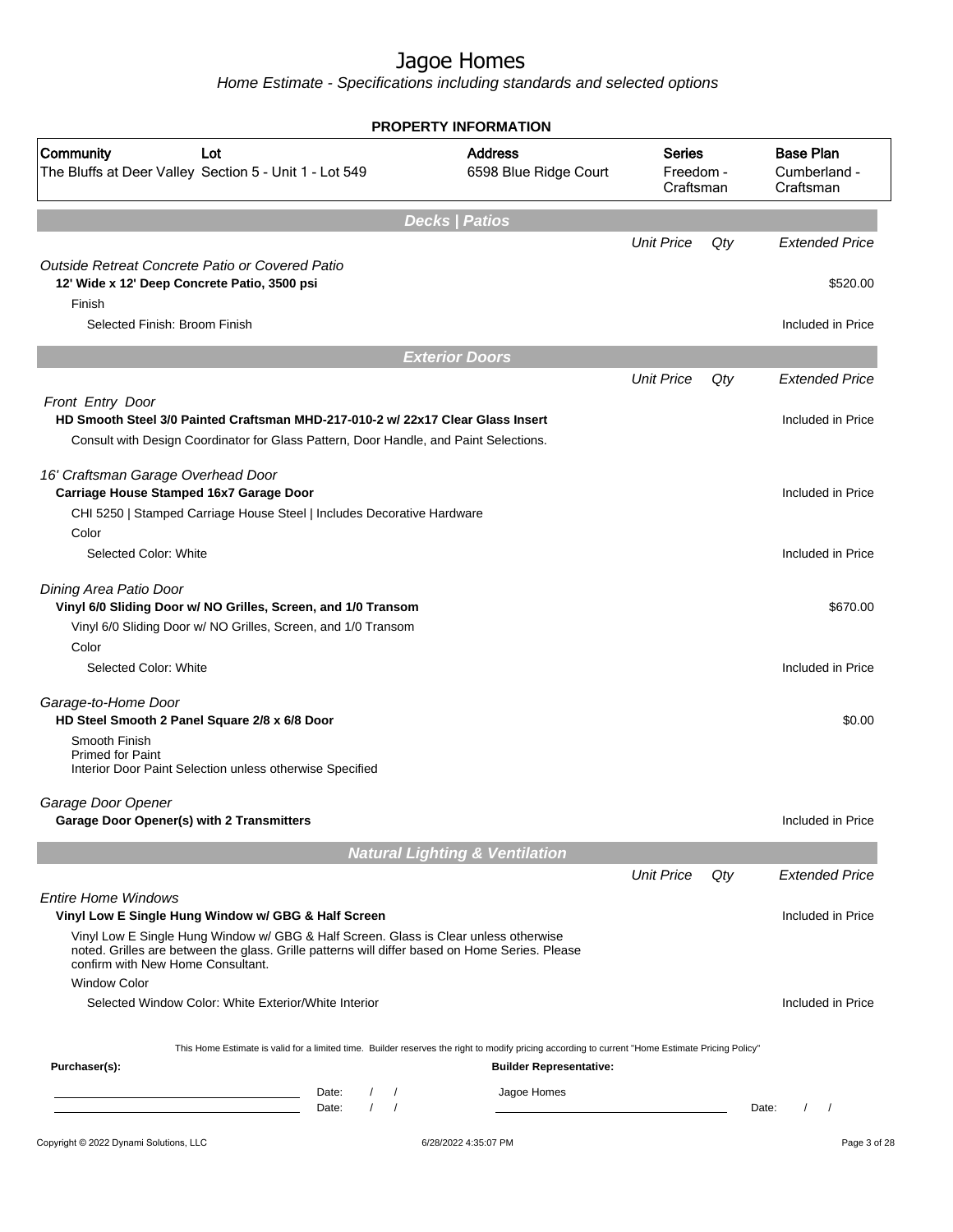Home Estimate - Specifications including standards and selected options

|                                                                                                                                                                                                                                                                                                | <b>PROPERTY INFORMATION</b>               |                                  |     |                                               |
|------------------------------------------------------------------------------------------------------------------------------------------------------------------------------------------------------------------------------------------------------------------------------------------------|-------------------------------------------|----------------------------------|-----|-----------------------------------------------|
| Community<br>Lot<br>The Bluffs at Deer Valley Section 5 - Unit 1 - Lot 549                                                                                                                                                                                                                     | <b>Address</b><br>6598 Blue Ridge Court   | Series<br>Freedom -<br>Craftsman |     | <b>Base Plan</b><br>Cumberland -<br>Craftsman |
|                                                                                                                                                                                                                                                                                                | <b>Natural Lighting &amp; Ventilation</b> |                                  |     |                                               |
|                                                                                                                                                                                                                                                                                                |                                           | <b>Unit Price</b>                | Qty | <b>Extended Price</b>                         |
| <b>Entire Home Additional Windows</b><br>Additional 4034 (approx 44" W x 73" H) Vinyl Low E Single Hung Window w/ GBG & Half<br><b>Screen</b>                                                                                                                                                  |                                           |                                  |     | \$545.00                                      |
| Vinyl Low E Single Hung Window w/ GBG & Half Screen. Grilles are between the glass. Grille<br>patterns will differ based on Home Series. Please confirm with New Home Consultant.<br>Technical Specification: This option is not available for the finished room over garage<br>(Bonus Room 3) |                                           |                                  |     |                                               |
| <b>Window Color</b>                                                                                                                                                                                                                                                                            |                                           |                                  |     |                                               |
| Selected Window Color: White                                                                                                                                                                                                                                                                   |                                           |                                  |     | Included in Price                             |
| <b>Comments: Family Room</b>                                                                                                                                                                                                                                                                   |                                           |                                  |     |                                               |
| Entire Home Extended Jambs and Casing<br>Extended Jambs and Casing (No Window Stool) Package for Windows                                                                                                                                                                                       |                                           |                                  |     | Included in Price                             |
| Includes extended jambs and casing on all additional windows                                                                                                                                                                                                                                   |                                           |                                  |     |                                               |
| <b>Extended Jambs and Casing for Additional Windows</b><br>Extended Jambs and Casing (No Window Stool) Package for Windows<br>Includes extended jambs and casing on all additional windows                                                                                                     |                                           |                                  |     | Included in Price                             |
|                                                                                                                                                                                                                                                                                                |                                           |                                  |     |                                               |
| Entire Home Fixed Window/Transom<br>Vinyl Fixed Glass Transom 4 Lite ST2020 (Approx 24"W x 23"H) (N/A for SHOWER)                                                                                                                                                                              |                                           | \$210.00                         | 4   | \$840.00                                      |
| Vinyl Fixed Glass 4 Lite Approx 24"W x 23"H Window. Placement predetermined per plan.<br>See New Home Consultant for details.<br>N/A for use in SHOWER.                                                                                                                                        |                                           |                                  |     |                                               |
| Technical Specification: ST2020 (23-3/8" x 22-5/8")                                                                                                                                                                                                                                            |                                           |                                  |     |                                               |
| <b>Glass Pattern</b>                                                                                                                                                                                                                                                                           |                                           |                                  |     |                                               |
| Selected Glass Pattern: Clear                                                                                                                                                                                                                                                                  |                                           |                                  |     | Included in Price                             |
| Comments: 3 - Foyer<br>1 - Laundry                                                                                                                                                                                                                                                             |                                           |                                  |     |                                               |
| Owner's Bath Window                                                                                                                                                                                                                                                                            |                                           |                                  |     |                                               |
| Owner's Bath - Vinyl Fixed Glass Transom ST2020 4 Lite Grille(Approx 24"W x 23"H)<br>Window                                                                                                                                                                                                    |                                           |                                  |     | \$220.00                                      |
| Vinyl Fixed Glass 4 Lite Approx 24"W x 23"H Window. Placement predetermined per plan.<br>See New Home Consultant for details.                                                                                                                                                                  |                                           |                                  |     |                                               |
| Technical Specification: V57ST2020 (23-3/8" x 22-5/8")                                                                                                                                                                                                                                         |                                           |                                  |     |                                               |
| Glass Pattern                                                                                                                                                                                                                                                                                  |                                           |                                  |     |                                               |
| Selected Glass Pattern: Clear                                                                                                                                                                                                                                                                  |                                           |                                  |     | Included in Price                             |

This Home Estimate is valid for a limited time. Builder reserves the right to modify pricing according to current "Home Estimate Pricing Policy"

**Purchaser(s): Builder Representative:** Date: / / Jagoe Homes<br>Date: / / Jagoe Homes Date: / / **Date: / / 2006** Date: / / / Date: / / / Date: / / / 2006 Date: / / / 2006 Date: / / / 2006 Date: / / / 2006 Date: / / / 2007 Date: / / / 2007 Date: / / / 2007 Date: / / / 2007 Date: / / / 2007 Date: / / / 2007 D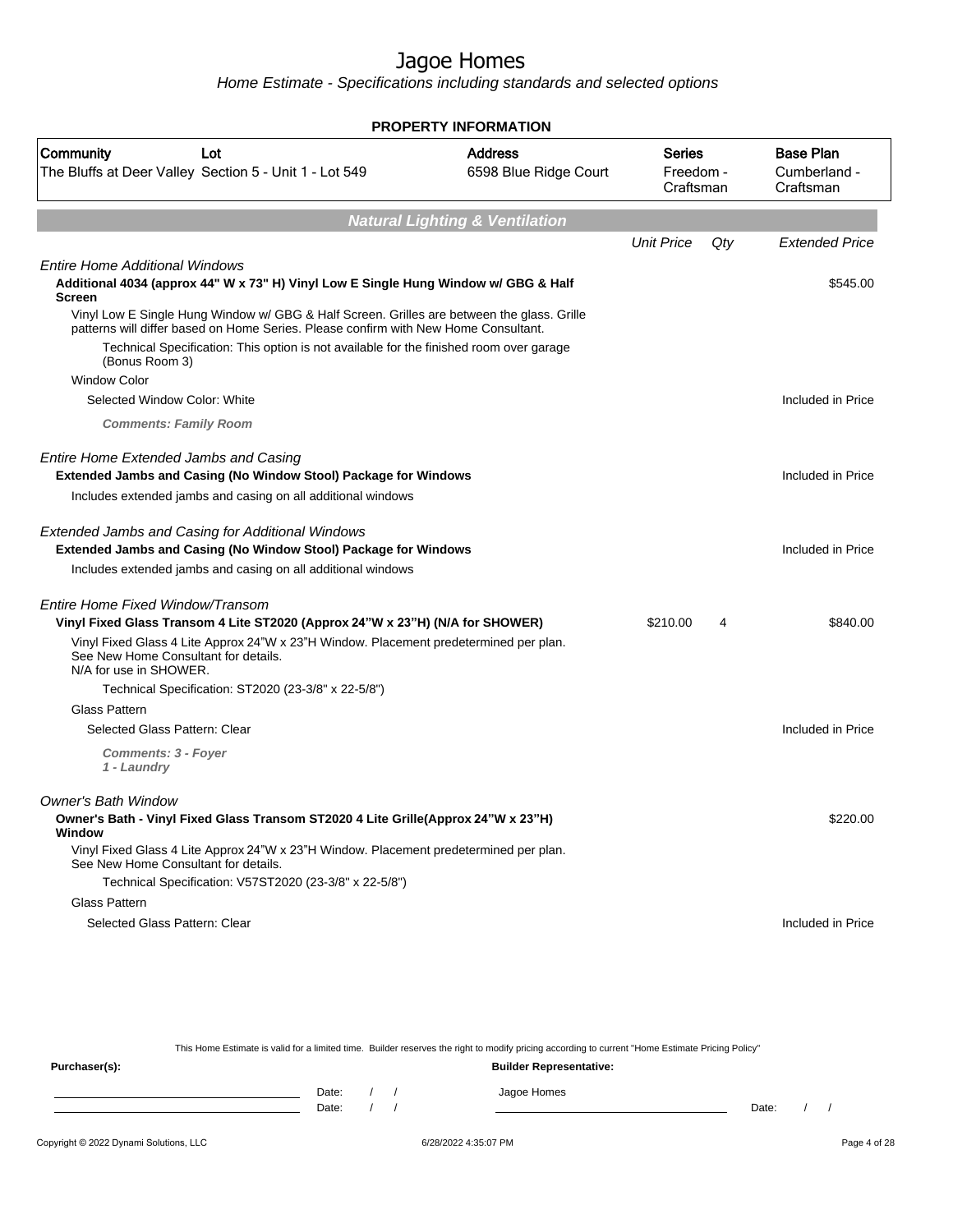Home Estimate - Specifications including standards and selected options

|                                                                                 |                                                                                                                                                                       | <b>PROPERTY INFORMATION</b>             |                                  |     |                                               |
|---------------------------------------------------------------------------------|-----------------------------------------------------------------------------------------------------------------------------------------------------------------------|-----------------------------------------|----------------------------------|-----|-----------------------------------------------|
| Community<br>Lot<br>The Bluffs at Deer Valley Section 5 - Unit 1 - Lot 549      |                                                                                                                                                                       | <b>Address</b><br>6598 Blue Ridge Court | Series<br>Freedom -<br>Craftsman |     | <b>Base Plan</b><br>Cumberland -<br>Craftsman |
|                                                                                 |                                                                                                                                                                       | <b>Exterior Concrete</b>                |                                  |     |                                               |
|                                                                                 |                                                                                                                                                                       |                                         | <b>Unit Price</b>                | Qty | <b>Extended Price</b>                         |
| Driveway   Maximum Width                                                        | Max 40% Property Length   Not to Exceed 30' at Right of Way<br>Driveway will widen past property line to accommodate selections requiring additional width.           |                                         |                                  |     | \$0.00                                        |
| <b>Exterior Concrete Driveway</b><br>Finish                                     | Driveway/Parking Double Garage: 16' 3" wide, 3500 psi                                                                                                                 |                                         |                                  |     | Included in Price                             |
| Selected Finish: Broom Finish                                                   |                                                                                                                                                                       |                                         |                                  |     | Included in Price                             |
| Exterior Concrete - Front Porch & Sidewalk<br>Finish                            | Front Porch & 4' Wide Curved Sidewalk from Porch to Driveway- per plan                                                                                                |                                         |                                  |     | Included in Price                             |
| Selected Finish: Broom Finish                                                   |                                                                                                                                                                       |                                         |                                  |     | Included in Price                             |
| <b>Exterior Concrete - City Sidewalk</b>                                        | Exterior Concrete - City Sidewalk, 3500 psi, Broom Finish                                                                                                             |                                         |                                  |     | Included in Price                             |
|                                                                                 |                                                                                                                                                                       | <b>Exterior Features</b>                |                                  |     |                                               |
|                                                                                 |                                                                                                                                                                       |                                         | <b>Unit Price</b>                | Qty | <b>Extended Price</b>                         |
| <b>Exterior Siding</b><br>Exterior Portfolio - Double 4" Vinyl Siding           |                                                                                                                                                                       |                                         |                                  |     | Included in Price                             |
| Color<br><b>Selected Color: Cypress</b>                                         |                                                                                                                                                                       |                                         |                                  |     | Included in Price                             |
| Exterior Bracket/Corbel<br>Exterior Bracket(s), Corbel(s) Painted<br>Color      |                                                                                                                                                                       |                                         |                                  |     | Included in Price                             |
|                                                                                 | Selected Color: SW7006 Extra White (White Coordinate)                                                                                                                 |                                         |                                  |     | Included in Price                             |
| <b>Exterior Decorative Siding</b><br><b>Exterior Portfolio Perfection Shake</b> |                                                                                                                                                                       |                                         |                                  |     | Included in Price                             |
| Color                                                                           | Perfection shingles have a more finished appearance than a hand-split shake. They are<br>patterned from #1 Red Cedar and offer a cleaner and more uniform appearance. |                                         |                                  |     |                                               |
| Selected Color: Graphite                                                        |                                                                                                                                                                       |                                         |                                  |     | Included in Price                             |
| <b>Exterior Special Trim Areas</b><br>color selected.                           | Aluminum Wrapped Trim: Window Trim, Beams, Rake/Fascia, etc. Color will match Soffit<br>See plan for details. Color will match Soffit Color Selected.                 |                                         |                                  |     | Included in Price                             |
| Purchaser(s):                                                                   | This Home Estimate is valid for a limited time. Builder reserves the right to modify pricing according to current "Home Estimate Pricing Policy"                      | <b>Builder Representative:</b>          |                                  |     |                                               |

Date: / / Jagoe Homes<br>Date: / / Jagoe Homes Date: / / **Date: / / 2006** Date: / / / Date: / / / Date: / / / 2006 Date: / / / 2006 Date: / / / 2006 Date: / / / 2006 Date: / / / 2007 Date: / / / 2007 Date: / / / 2007 Date: / / / 2007 Date: / / / 2007 Date: / / / 2007 D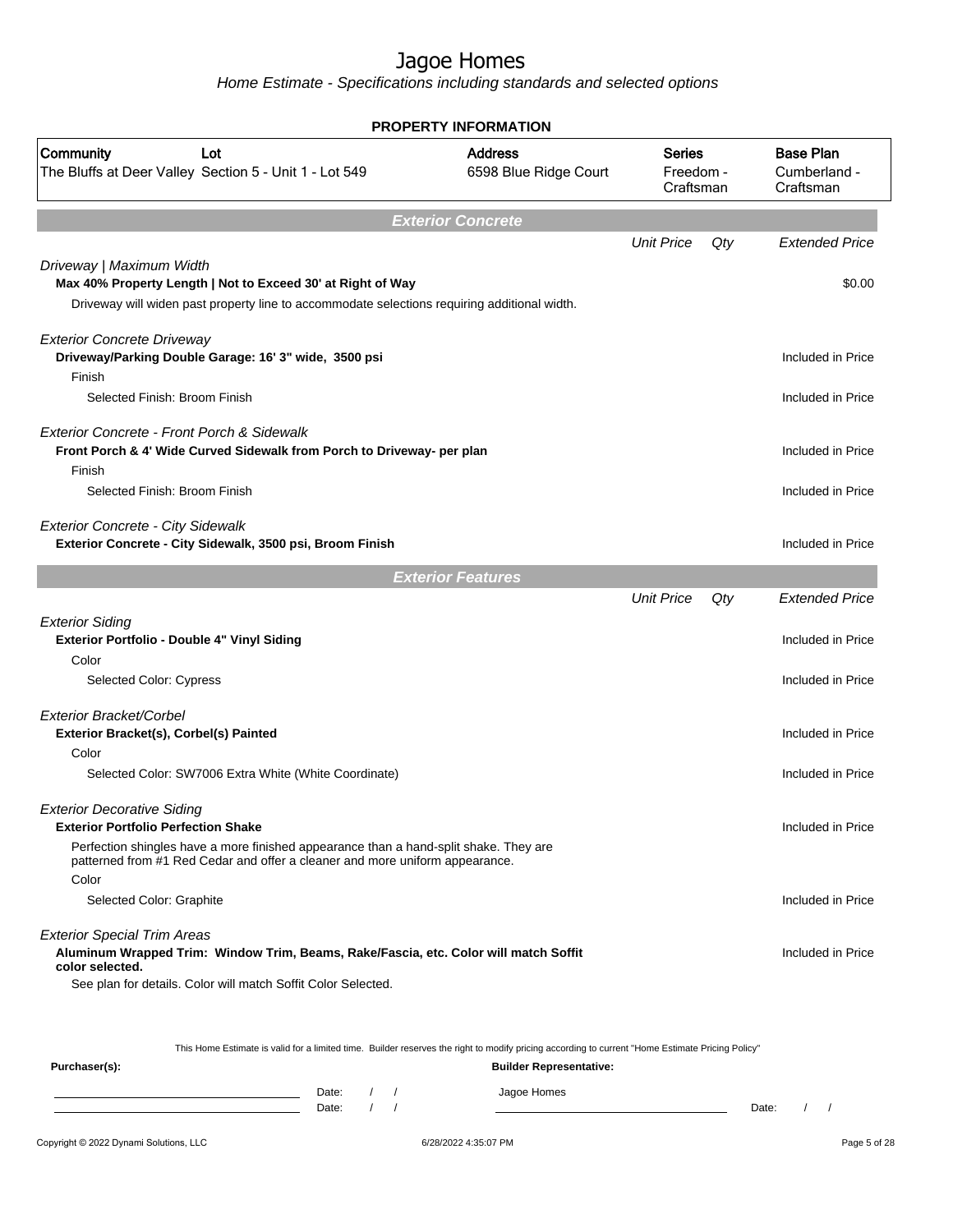Home Estimate - Specifications including standards and selected options

|                                                                                                     | <b>PROPERTY INFORMATION</b>             |                                         |     |                                               |
|-----------------------------------------------------------------------------------------------------|-----------------------------------------|-----------------------------------------|-----|-----------------------------------------------|
| Community<br>Lot<br>The Bluffs at Deer Valley Section 5 - Unit 1 - Lot 549                          | <b>Address</b><br>6598 Blue Ridge Court | <b>Series</b><br>Freedom -<br>Craftsman |     | <b>Base Plan</b><br>Cumberland -<br>Craftsman |
|                                                                                                     | <b>Exterior Features</b>                |                                         |     |                                               |
|                                                                                                     |                                         | <b>Unit Price</b>                       | Qty | <b>Extended Price</b>                         |
| <b>Exterior Vinyl Corner Trim(s)</b><br><b>Vinyl Corner Trim(s)</b>                                 |                                         |                                         |     | Included in Price                             |
| Color                                                                                               |                                         |                                         |     |                                               |
| Selected Color: White                                                                               |                                         |                                         |     | Included in Price                             |
| Fascia<br><b>Fascia Aluminum</b>                                                                    |                                         |                                         |     | Included in Price                             |
| Color will match Soffit Color Selected                                                              |                                         |                                         |     |                                               |
|                                                                                                     |                                         |                                         |     |                                               |
| Soffit<br><b>Soffit - Continuous Perforated Vinyl</b><br>Color                                      |                                         |                                         |     | Included in Price                             |
| Selected Color: White                                                                               |                                         |                                         |     | Included in Price                             |
|                                                                                                     |                                         |                                         |     |                                               |
| Gutter<br>Gutters Aluminum 5" (.027 gauge)                                                          |                                         |                                         |     | Included in Price                             |
| Color                                                                                               |                                         |                                         |     |                                               |
| Selected Color: White                                                                               |                                         |                                         |     | Included in Price                             |
| Downspout                                                                                           |                                         |                                         |     |                                               |
| Downspouts Aluminum 3" x 2" (.027 gauge)                                                            |                                         |                                         |     | Included in Price                             |
| Splash Block                                                                                        |                                         |                                         |     |                                               |
| Splash Blocks 24" precast concrete                                                                  |                                         |                                         |     | Included in Price                             |
| <b>Front Porch Post</b>                                                                             |                                         |                                         |     |                                               |
| (2) 16" Square Tapered Smooth Painted Columns on Cultured Stone Pier                                |                                         |                                         |     | \$0.00                                        |
| Column paint and cultured stone to be selected. Placement predetermined. Check plan for<br>details. |                                         |                                         |     |                                               |
| Color                                                                                               |                                         |                                         |     |                                               |
| Selected Color: SW7006 Extra White                                                                  |                                         |                                         |     | Included in Price                             |
| <b>Cultured Stone Color</b>                                                                         |                                         |                                         |     |                                               |
| Selected Cultured Stone Color: Cutface Penn #800                                                    |                                         |                                         |     | Included in Price                             |
| Flashing<br><b>Flashing see Plan Detail</b>                                                         |                                         |                                         |     | Included in Price                             |
| <b>Exterior Mailbox</b>                                                                             |                                         |                                         |     |                                               |
| <b>Centralized Mailbox - Cluster Box Unit</b>                                                       |                                         |                                         |     | \$0.00                                        |

Copyright © 2022 Dynami Solutions, LLC <br>
6/28/2022 4:35:07 PM Page 6 of 28 This Home Estimate is valid for a limited time. Builder reserves the right to modify pricing according to current "Home Estimate Pricing Policy" **Purchaser(s): Builder Representative:** Date: / / Jagoe Homes<br>Date: / / Jagoe Homes Date: / / **Date: / / 2006** Date: / / / Date: / / / Date: / / / 2006 Date: / / / 2006 Date: / / / 2006 Date: / / / 2006 Date: / / / 2007 Date: / / / 2007 Date: / / / 2007 Date: / / / 2007 Date: / / / 2007 Date: / / / 2007 D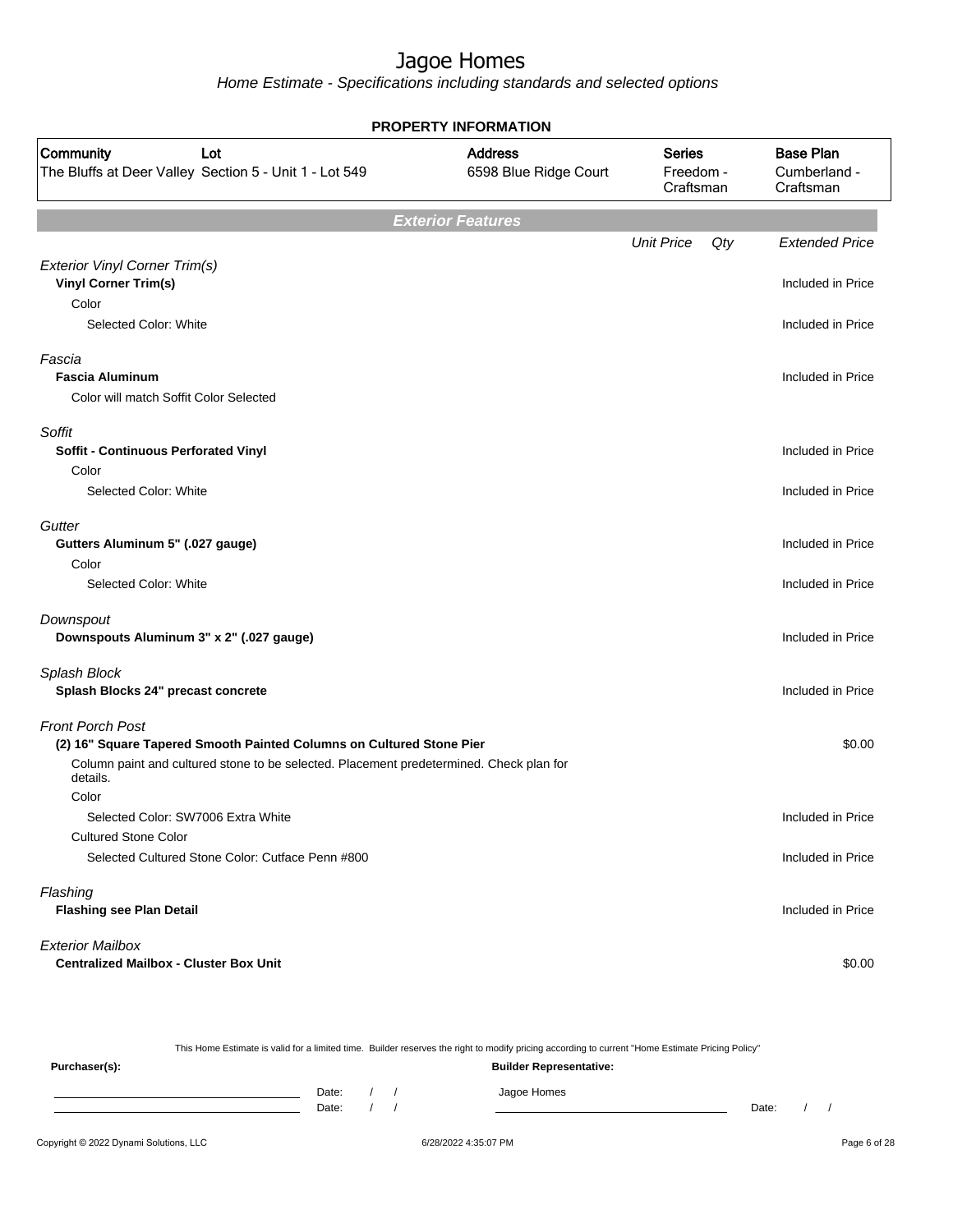|                                                                                                                                                                           | <b>PROPERTY INFORMATION</b>                                                                                                                                                        |                                         |       |                                               |
|---------------------------------------------------------------------------------------------------------------------------------------------------------------------------|------------------------------------------------------------------------------------------------------------------------------------------------------------------------------------|-----------------------------------------|-------|-----------------------------------------------|
| Community<br>Lot<br>The Bluffs at Deer Valley Section 5 - Unit 1 - Lot 549                                                                                                | <b>Address</b><br>6598 Blue Ridge Court                                                                                                                                            | <b>Series</b><br>Freedom -<br>Craftsman |       | <b>Base Plan</b><br>Cumberland -<br>Craftsman |
|                                                                                                                                                                           | Roofing                                                                                                                                                                            |                                         |       |                                               |
| Roof Felt<br>Synthetic Underlayment or Felt, Aluminum Drip Edge                                                                                                           |                                                                                                                                                                                    | <b>Unit Price</b>                       | Qty   | <b>Extended Price</b><br>Included in Price    |
| <b>Roof Shingles</b><br>30 Year GAF Dimensional Roof Shingles<br>Roofing Color                                                                                            |                                                                                                                                                                                    |                                         |       | Included in Price                             |
| Selected Roofing Color: Weathered Wood                                                                                                                                    |                                                                                                                                                                                    |                                         |       | Included in Price                             |
| Roof Valley Material<br>Ice and Water Shield or Equivalent                                                                                                                |                                                                                                                                                                                    |                                         |       | Included in Price                             |
| <b>Roof Flashing</b><br>Roof Flashing- required by design                                                                                                                 |                                                                                                                                                                                    |                                         |       | Included in Price                             |
|                                                                                                                                                                           | <b>Insulation</b>                                                                                                                                                                  |                                         |       |                                               |
|                                                                                                                                                                           |                                                                                                                                                                                    | <b>Unit Price</b>                       | Qty   | <b>Extended Price</b>                         |
| <b>Entire Home Foundation Insulation</b><br>Foundation Perimeter 1"x24" Styrofoam R5.0                                                                                    |                                                                                                                                                                                    |                                         |       | Included in Price                             |
| Living Area Wall Insulation<br>Living Area Walls R15 Fiberglass Blown-In &/or Batt Wall System                                                                            |                                                                                                                                                                                    |                                         |       | Included in Price                             |
| Living Area Ceiling Insulation<br>Living Area Flat Ceiling R38 (Average) Blown-In Fiberglass                                                                              |                                                                                                                                                                                    |                                         |       | Included in Price                             |
|                                                                                                                                                                           | <b>Drywall &amp; Paint Finishes</b>                                                                                                                                                |                                         |       |                                               |
| Interior Home Wall Finish                                                                                                                                                 |                                                                                                                                                                                    | <b>Unit Price</b>                       | Qty   | <b>Extended Price</b>                         |
| 1/2" Drywall   Finished, Primed, & Painted Smooth                                                                                                                         |                                                                                                                                                                                    |                                         |       | Included in Price                             |
| <b>Interior Home Ceiling Finish</b><br><b>Drywall   Textured Throughout</b><br>1/2in Structural or 5/8in Drywall   Stomped Texture   White                                |                                                                                                                                                                                    |                                         |       | Included in Price                             |
| Garage Drywall and Finish Application<br>Two Car Garage   Drywall, Prime, & Paint<br>Entire Home Paint Color used unless otherwise specified under Additional Paint Color |                                                                                                                                                                                    |                                         |       | Included in Price                             |
| <b>Mechanical Storage</b><br><b>Unfinished Drywall</b>                                                                                                                    |                                                                                                                                                                                    |                                         |       | Included in Price                             |
| Purchaser(s):                                                                                                                                                             | This Home Estimate is valid for a limited time. Builder reserves the right to modify pricing according to current "Home Estimate Pricing Policy"<br><b>Builder Representative:</b> |                                         |       |                                               |
| Date:<br><u> 1980 - Johann Barn, amerikansk politiker (</u><br>Date:                                                                                                      | Jagoe Homes<br>$\prime$<br>$\sqrt{ }$<br>$\prime$                                                                                                                                  |                                         | Date: | $\prime$                                      |
| Copyright © 2022 Dynami Solutions, LLC                                                                                                                                    | 6/28/2022 4:35:07 PM                                                                                                                                                               |                                         |       | Page 7 of 28                                  |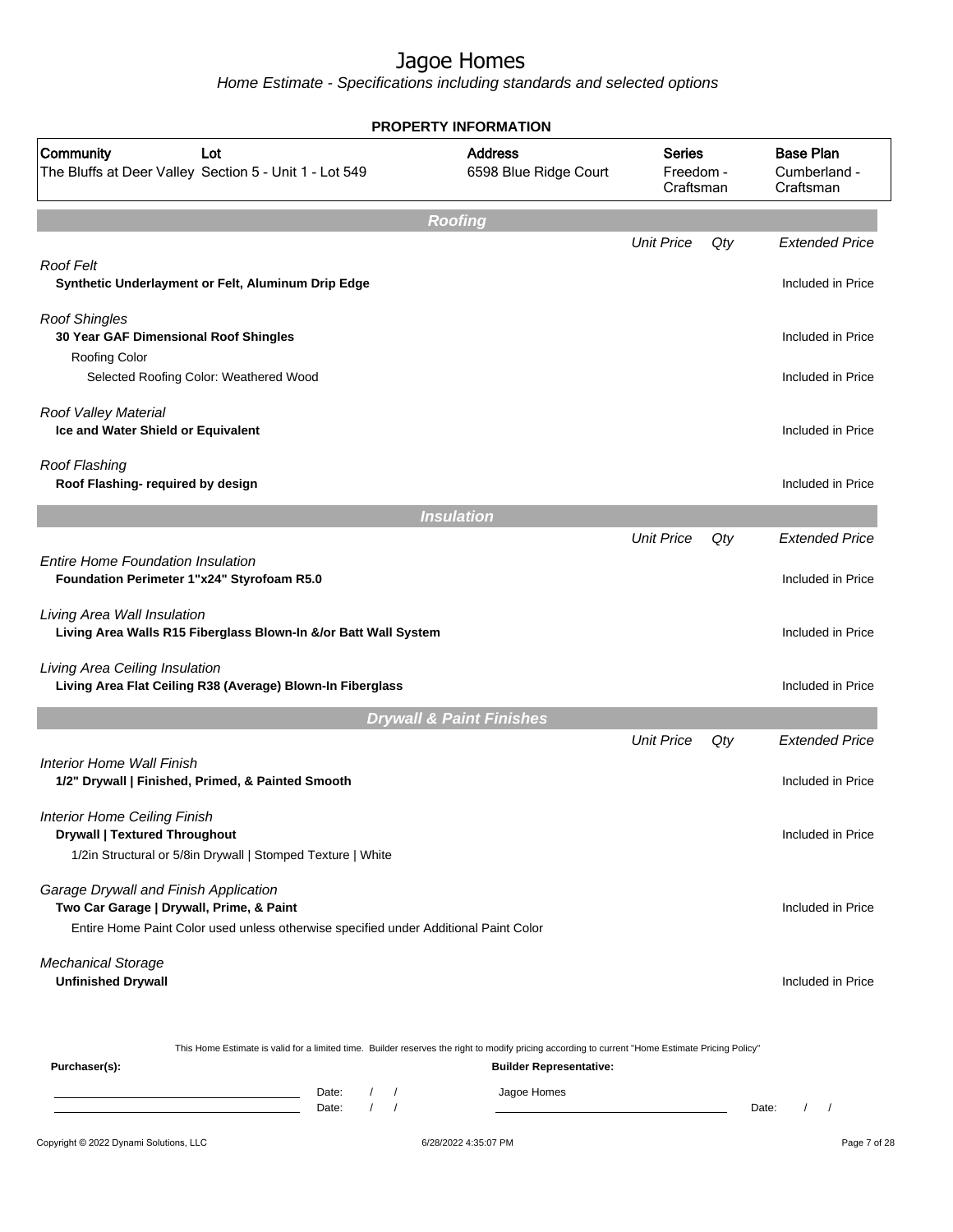Home Estimate - Specifications including standards and selected options

| <b>PROPERTY INFORMATION</b>                                                                                                                                                                                      |                                         |                                         |           |                                               |  |
|------------------------------------------------------------------------------------------------------------------------------------------------------------------------------------------------------------------|-----------------------------------------|-----------------------------------------|-----------|-----------------------------------------------|--|
| Community<br>Lot<br>The Bluffs at Deer Valley Section 5 - Unit 1 - Lot 549                                                                                                                                       | <b>Address</b><br>6598 Blue Ridge Court | <b>Series</b><br>Freedom -<br>Craftsman |           | <b>Base Plan</b><br>Cumberland -<br>Craftsman |  |
|                                                                                                                                                                                                                  | <b>Drywall &amp; Paint Finishes</b>     |                                         |           |                                               |  |
|                                                                                                                                                                                                                  |                                         | <b>Unit Price</b>                       | Qty       | <b>Extended Price</b>                         |  |
| <b>Interior Wall Surfaces Paint</b><br><b>Sherwin Williams Duration Latex   Flat</b>                                                                                                                             |                                         |                                         |           | Included in Price                             |  |
| Color                                                                                                                                                                                                            |                                         |                                         |           |                                               |  |
| Selected Color: SW7015 Repose Gray                                                                                                                                                                               |                                         |                                         |           | Included in Price                             |  |
| Sheen                                                                                                                                                                                                            |                                         |                                         |           |                                               |  |
| Selected Sheen: Flat                                                                                                                                                                                             |                                         |                                         |           | Included in Price                             |  |
| Interior Trim & Door Paint<br>Trim & Door   Sherwin Williams ProClassic Waterborne Acrylic   Semi-Gloss                                                                                                          |                                         |                                         |           | Included in Price                             |  |
| Color                                                                                                                                                                                                            |                                         |                                         |           |                                               |  |
| Selected Color: SW7006 Extra White                                                                                                                                                                               |                                         |                                         |           | Included in Price                             |  |
| <b>Exterior Door Paint</b>                                                                                                                                                                                       |                                         |                                         |           |                                               |  |
| <b>Exterior Door Color   Latex</b>                                                                                                                                                                               |                                         |                                         |           | Included in Price                             |  |
| Paint color for all HINGED Exterior Doors, Including Front Door. Interior of door will be<br>painted Interior Trim Color.                                                                                        |                                         |                                         |           |                                               |  |
| Color Requests outside of Available Personal Options will be subject to approval.                                                                                                                                |                                         |                                         |           |                                               |  |
| Color                                                                                                                                                                                                            |                                         |                                         |           |                                               |  |
| Selected Color: SW7006 Extra White                                                                                                                                                                               |                                         |                                         |           | Included in Price                             |  |
|                                                                                                                                                                                                                  | <b>Interior Trim / Doors</b>            |                                         |           |                                               |  |
|                                                                                                                                                                                                                  |                                         | <b>Unit Price</b>                       | $Q$ t $V$ | <b>Extended Price</b>                         |  |
| <b>Entire Home Interior Doors</b><br>Interior Door Units, Hollow Core, 6/8 Tall, 2 Panel Square, Smooth<br>Smooth Finish                                                                                         |                                         |                                         |           | \$0.00                                        |  |
| <b>Primed for Paint</b>                                                                                                                                                                                          |                                         |                                         |           |                                               |  |
| Entire Home Craftsman Style Trim Package<br>Craftsman Interior Flat Door Casing 3 1/2", Interior Flat Window Trim 3 1/2", Interior Flat<br>Baseboard 4 1/4"<br>Door & Window Casing: 3 1/2" 1015M   Base: 4 1/4" |                                         |                                         |           | \$660.00                                      |  |
| Base installed in Finished Living Areas Only                                                                                                                                                                     |                                         |                                         |           |                                               |  |

This Home Estimate is valid for a limited time. Builder reserves the right to modify pricing according to current "Home Estimate Pricing Policy"

**Purchaser(s): Builder Representative:** Date: / / Jagoe Homes<br>Date: / / Jagoe Homes Date: / / **Date: / / 2006** Date: / / / Date: / / / Date: / / / 2006 Date: / / / 2006 Date: / / / 2006 Date: / / / 2006 Date: / / / 2007 Date: / / / 2007 Date: / / / 2007 Date: / / / 2007 Date: / / / 2007 Date: / / / 2007 D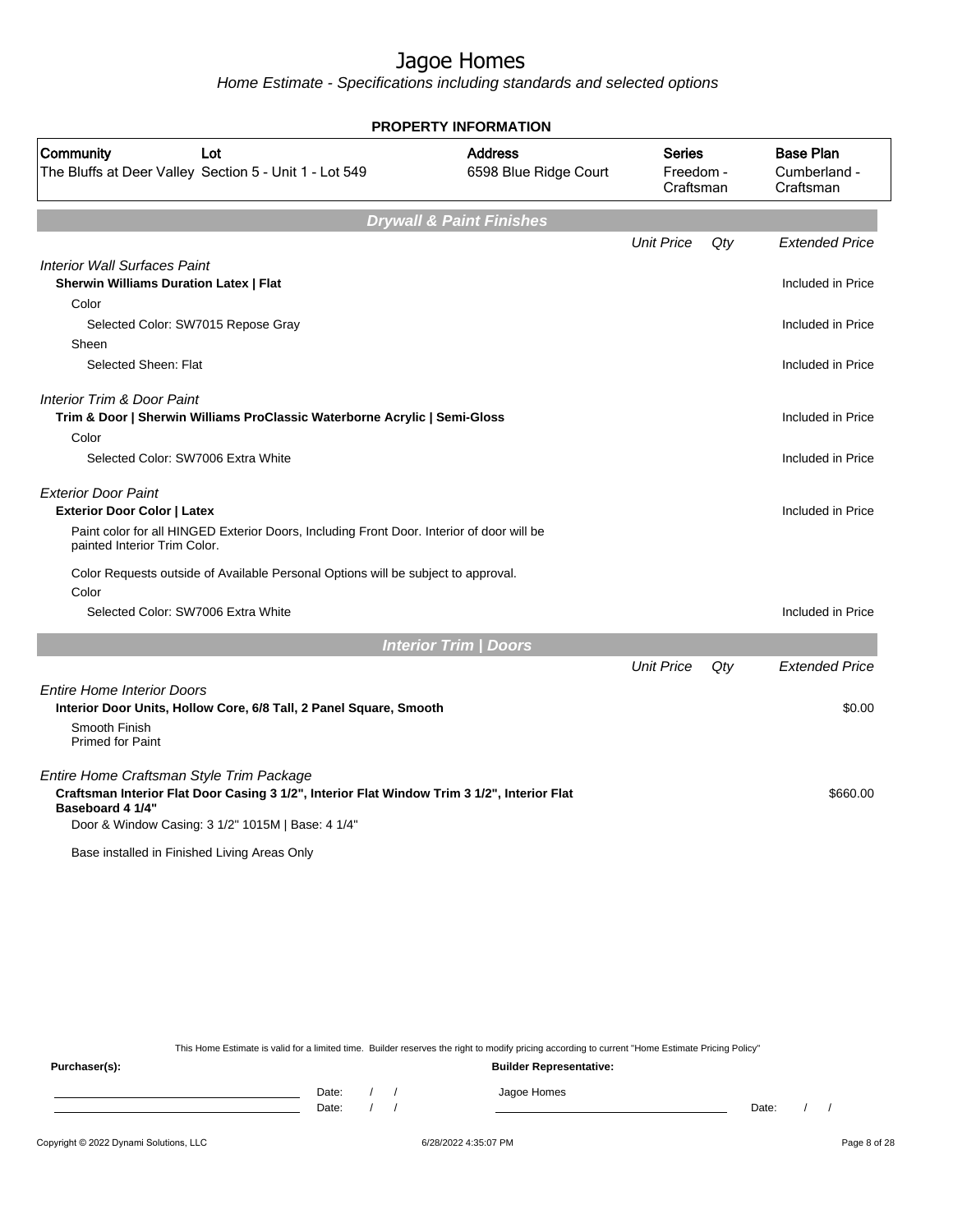Home Estimate - Specifications including standards and selected options

| <b>PROPERTY INFORMATION</b>                                                                                                                                                                                          |                                         |                                         |     |                                               |  |  |
|----------------------------------------------------------------------------------------------------------------------------------------------------------------------------------------------------------------------|-----------------------------------------|-----------------------------------------|-----|-----------------------------------------------|--|--|
| Community<br>Lot<br>The Bluffs at Deer Valley Section 5 - Unit 1 - Lot 549                                                                                                                                           | <b>Address</b><br>6598 Blue Ridge Court | <b>Series</b><br>Freedom -<br>Craftsman |     | <b>Base Plan</b><br>Cumberland -<br>Craftsman |  |  |
|                                                                                                                                                                                                                      | <b>Interior Trim / Doors</b>            |                                         |     |                                               |  |  |
|                                                                                                                                                                                                                      |                                         | <b>Unit Price</b>                       | Qty | <b>Extended Price</b>                         |  |  |
| <b>Open Stairway with Balusters</b><br>1 1/2 Open Step w/ Stained Exposed End   Iron Balusters   Stained Newel Post, Handrail &<br><b>Rosette   Carpet Steps</b>                                                     |                                         |                                         |     | \$1,240.00                                    |  |  |
| Exposed Step End, Newel Post, Rosette, Hand Rail to be Stained. Skirt Board & Risers to be<br>painted Interior Trim Color. Carpet Steps to be Entire Home Carpet Selection unless<br>otherwise specified             |                                         |                                         |     |                                               |  |  |
| Pattern                                                                                                                                                                                                              |                                         |                                         |     |                                               |  |  |
| Selected Pattern: Straight                                                                                                                                                                                           |                                         |                                         |     | Included in Price                             |  |  |
| <b>Stain Color</b>                                                                                                                                                                                                   |                                         |                                         |     |                                               |  |  |
| Selected Stain Color: MW409 Carbon                                                                                                                                                                                   |                                         |                                         |     | Included in Price                             |  |  |
| Built In Drop Zone, Painted to match Trim Color<br>Built In Drop Zone with Bench Seat, per plan, Painted to match trim. Some shelving will<br>be moved. See plans for details.                                       |                                         |                                         |     | \$1,290.00                                    |  |  |
| See Plans for Details                                                                                                                                                                                                |                                         |                                         |     |                                               |  |  |
| Design Feature                                                                                                                                                                                                       |                                         |                                         |     |                                               |  |  |
| Selected Design Feature: Bead Board Back                                                                                                                                                                             |                                         |                                         |     | Included in Price                             |  |  |
|                                                                                                                                                                                                                      | <b>Door Hardware</b>                    |                                         |     |                                               |  |  |
|                                                                                                                                                                                                                      |                                         | <b>Unit Price</b>                       | Qty | <b>Extended Price</b>                         |  |  |
| <b>Front Door Handleset</b>                                                                                                                                                                                          |                                         |                                         |     |                                               |  |  |
| Kwikset   Amador Handleset   Exterior Trim Kit Included                                                                                                                                                              |                                         |                                         |     | \$150.00                                      |  |  |
| Includes (1) Exterior Handleset and (1) Interior Door Hardware, to match Exterior Door<br>Hardware Selection Style. Finish selection will be indicated below for Interior Door Hardware<br>and Hinges of Front Door. |                                         |                                         |     |                                               |  |  |
| Front Door Handle Set Finish                                                                                                                                                                                         |                                         |                                         |     |                                               |  |  |
| Selected Front Door Handle Set Finish: Satin Nickel                                                                                                                                                                  |                                         |                                         |     | Included in Price                             |  |  |
| Hinge & Interior Hardware Finish                                                                                                                                                                                     |                                         |                                         |     |                                               |  |  |
| Selected Hinge & Interior Hardware Finish: Match Exterior Handleset - Satin Nickel                                                                                                                                   |                                         |                                         |     | Included in Price                             |  |  |
| <b>Home Exterior Door Hardware</b><br>Kwikset   Ladera Lever                                                                                                                                                         |                                         |                                         |     | \$60.00                                       |  |  |
| Includes Front Door (if Front Door Handleset is not selected) Garage to Home Door and any<br>Hinged Patio or Service Door selected in the HE.<br>Finish                                                              |                                         |                                         |     |                                               |  |  |
| Selected Finish: Satin Nickel                                                                                                                                                                                        |                                         |                                         |     | Included in Price                             |  |  |

This Home Estimate is valid for a limited time. Builder reserves the right to modify pricing according to current "Home Estimate Pricing Policy" **Purchaser(s): Builder Representative:** Date: / / Jagoe Homes<br>Date: / / Jagoe Homes Date: / / **Date: / / 2006** Date: / / / Date: / / / Date: / / / 2006 Date: / / / 2006 Date: / / / 2006 Date: / / / 2006 Date: / / / 2007 Date: / / / 2007 Date: / / / 2007 Date: / / / 2007 Date: / / / 2007 Date: / / / 2007 D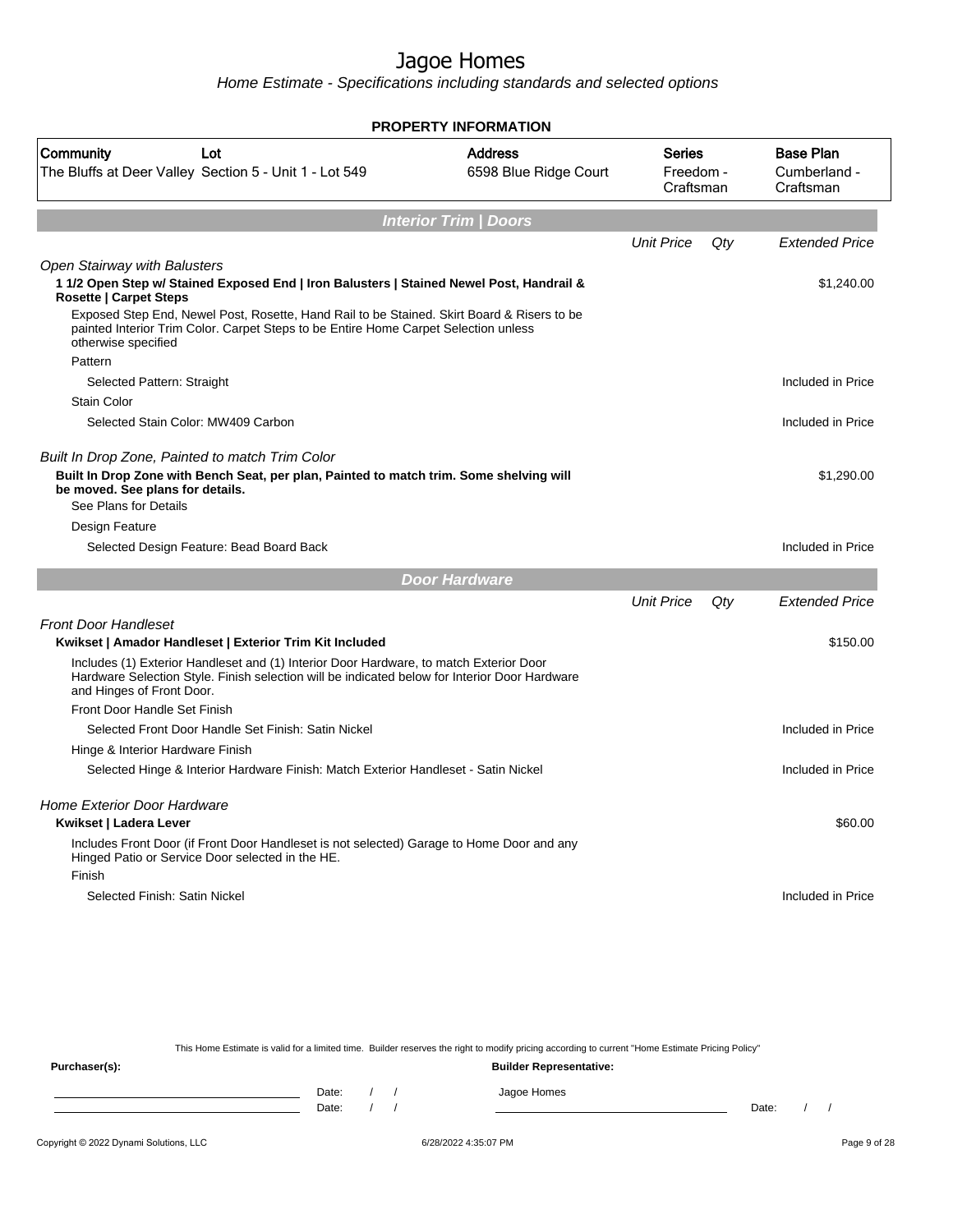Home Estimate - Specifications including standards and selected options

|                                                                                                                                                                                                                 | <b>PROPERTY INFORMATION</b>                                                        |                   |     |                                               |
|-----------------------------------------------------------------------------------------------------------------------------------------------------------------------------------------------------------------|------------------------------------------------------------------------------------|-------------------|-----|-----------------------------------------------|
| Community<br>Lot<br>The Bluffs at Deer Valley Section 5 - Unit 1 - Lot 549                                                                                                                                      | <b>Address</b><br><b>Series</b><br>6598 Blue Ridge Court<br>Freedom -<br>Craftsman |                   |     | <b>Base Plan</b><br>Cumberland -<br>Craftsman |
|                                                                                                                                                                                                                 | <b>Door Hardware</b>                                                               |                   |     |                                               |
|                                                                                                                                                                                                                 |                                                                                    | <b>Unit Price</b> | Qty | <b>Extended Price</b>                         |
| <b>Entire Home Interior Door Locks</b><br>Kwikset   Ladera Lever<br>Includes all Interior Doors                                                                                                                 |                                                                                    |                   |     | \$280.00                                      |
| Finish<br>Selected Finish: Satin Nickel                                                                                                                                                                         |                                                                                    |                   |     | Included in Price                             |
| Door Stops<br>Hardware-Spring & Hinge Door Stops                                                                                                                                                                |                                                                                    |                   |     | Included in Price                             |
|                                                                                                                                                                                                                 | <b>Cabinets</b>                                                                    |                   |     |                                               |
|                                                                                                                                                                                                                 |                                                                                    | <b>Unit Price</b> | Qty | Extended Price                                |
| Kitchen Cabinet Design Options<br><b>Upgraded Kitchen Layout</b>                                                                                                                                                |                                                                                    |                   |     | \$1,640.00                                    |
| Remove Upper Wall Cabinets from Back Exterior Wall and replace Single Window w/Triple<br>Window centered on Kitchen Sink. Add (3) Floating Wall Shelves to match Kitchen Cabinets.<br>24"W x 12"D x 3"H (FWS24) |                                                                                    |                   |     |                                               |
| Technical Specification: Change existing layout of Wall Cabinets to 42" Tall Straight Lay<br>w/Crown Mould. Remove Corner Wall Cabinet & replace w/W3042 w/F342 Filler.                                         |                                                                                    |                   |     |                                               |
| <b>Kitchen Cabinets</b><br>Brellin Purestyle Full Overlay Laminate Cabinets w/ Floating Shelves                                                                                                                 |                                                                                    |                   |     | \$1,860.00                                    |
| Full Overlay Shaker Door                                                                                                                                                                                        |                                                                                    |                   |     |                                               |
| Color                                                                                                                                                                                                           |                                                                                    |                   |     |                                               |
| Selected Color: White                                                                                                                                                                                           |                                                                                    |                   |     | Included in Price                             |
| <b>Owners Bath Cabinets</b><br><b>Brellin Full Overlay Purestyle Laminate</b>                                                                                                                                   |                                                                                    |                   |     | \$480.00                                      |
| Finish                                                                                                                                                                                                          |                                                                                    |                   |     |                                               |
| Selected Finish: White                                                                                                                                                                                          |                                                                                    |                   |     | Included in Price                             |
| Vanity Height<br>Selected Vanity Height: Raised - 35"                                                                                                                                                           |                                                                                    |                   |     | \$70.00                                       |
| <b>Bath 2 Cabinets</b><br><b>Brellin Full Overlay Purestyle Laminate</b>                                                                                                                                        |                                                                                    |                   |     | \$220.00                                      |
| Finish                                                                                                                                                                                                          |                                                                                    |                   |     |                                               |
| Selected Finish: White<br>Vanity Height                                                                                                                                                                         |                                                                                    |                   |     | Included in Price                             |
| Selected Vanity Height: Raised - 35"                                                                                                                                                                            |                                                                                    |                   |     | \$70.00                                       |

This Home Estimate is valid for a limited time. Builder reserves the right to modify pricing according to current "Home Estimate Pricing Policy" **Purchaser(s): Builder Representative:** Date: / / Jagoe Homes<br>Date: / / Jagoe Homes Date: / / Date: / /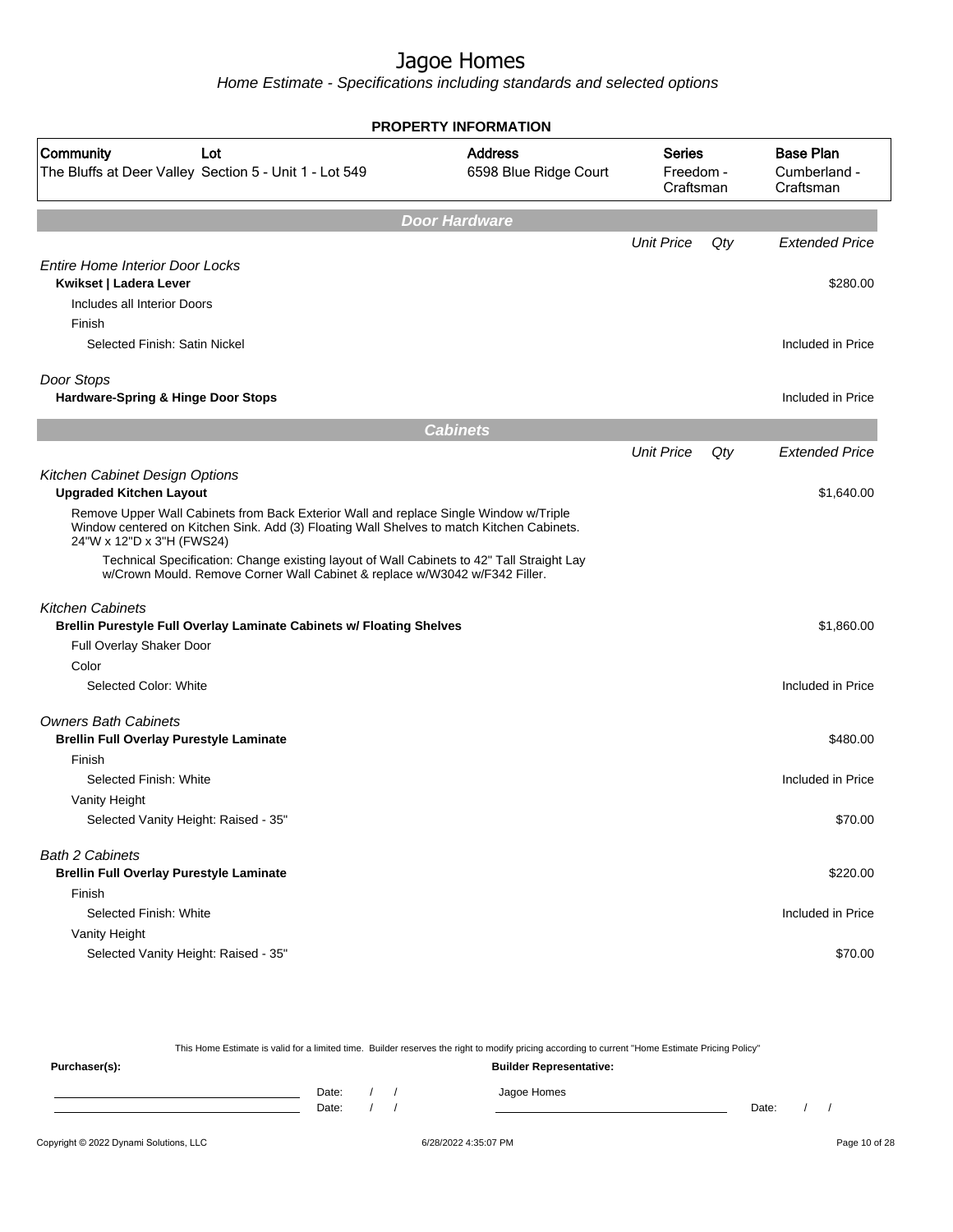| PROPERTY INFORMATION                                                                                                                                   |                                         |                                         |     |                                               |  |  |
|--------------------------------------------------------------------------------------------------------------------------------------------------------|-----------------------------------------|-----------------------------------------|-----|-----------------------------------------------|--|--|
| Community<br>Lot<br>The Bluffs at Deer Valley Section 5 - Unit 1 - Lot 549                                                                             | <b>Address</b><br>6598 Blue Ridge Court | <b>Series</b><br>Freedom -<br>Craftsman |     | <b>Base Plan</b><br>Cumberland -<br>Craftsman |  |  |
|                                                                                                                                                        | <b>Cabinet Hardware</b>                 |                                         |     |                                               |  |  |
|                                                                                                                                                        |                                         | <b>Unit Price</b>                       | Qty | <b>Extended Price</b>                         |  |  |
| <b>Kitchen Cabinet Hardware</b>                                                                                                                        |                                         |                                         |     |                                               |  |  |
| <b>Abigail Collection</b>                                                                                                                              |                                         |                                         |     | \$0.00                                        |  |  |
| <b>Cabinet Door Hardware</b>                                                                                                                           |                                         |                                         |     |                                               |  |  |
| Selected Cabinet Door Hardware: 128mm                                                                                                                  |                                         |                                         |     | Included in Price                             |  |  |
| <b>Cabinet Drawer Hardware</b>                                                                                                                         |                                         |                                         |     |                                               |  |  |
| Selected Cabinet Drawer Hardware: 128mm                                                                                                                |                                         |                                         |     | Included in Price                             |  |  |
| Finish                                                                                                                                                 |                                         |                                         |     |                                               |  |  |
| Selected Finish: Polished Chrome                                                                                                                       |                                         |                                         |     | Included in Price                             |  |  |
| <b>Owner's Bath Cabinet Hardware</b>                                                                                                                   |                                         |                                         |     |                                               |  |  |
| <b>Abigail Collection</b>                                                                                                                              |                                         |                                         |     | \$0.00                                        |  |  |
| Cabinet Door Hardware                                                                                                                                  |                                         |                                         |     |                                               |  |  |
| Selected Cabinet Door Hardware: 128mm                                                                                                                  |                                         |                                         |     | Included in Price                             |  |  |
| <b>Cabinet Drawer Hardware</b>                                                                                                                         |                                         |                                         |     |                                               |  |  |
| Selected Cabinet Drawer Hardware: 128mm                                                                                                                |                                         |                                         |     | Included in Price                             |  |  |
| Finish                                                                                                                                                 |                                         |                                         |     |                                               |  |  |
| Selected Finish: Polished Chrome                                                                                                                       |                                         |                                         |     | Included in Price                             |  |  |
| <b>Bath 2 Cabinet Hardware</b><br><b>Abigail Collection</b>                                                                                            |                                         |                                         |     | \$0.00                                        |  |  |
| <b>Cabinet Door Hardware</b>                                                                                                                           |                                         |                                         |     |                                               |  |  |
| Selected Cabinet Door Hardware: 128mm                                                                                                                  |                                         |                                         |     | Included in Price                             |  |  |
| <b>Cabinet Drawer Hardware</b>                                                                                                                         |                                         |                                         |     |                                               |  |  |
| Selected Cabinet Drawer Hardware: 96mm                                                                                                                 |                                         |                                         |     | Included in Price                             |  |  |
| Finish                                                                                                                                                 |                                         |                                         |     |                                               |  |  |
| Selected Finish: Polished Chrome                                                                                                                       |                                         |                                         |     | Included in Price                             |  |  |
|                                                                                                                                                        | <b>Countertops</b>                      |                                         |     |                                               |  |  |
|                                                                                                                                                        |                                         | <b>Unit Price</b>                       | Qty | <b>Extended Price</b>                         |  |  |
| <b>Kitchen Countertops</b><br>Granite   3cm Class I                                                                                                    |                                         |                                         |     | \$2,970.00                                    |  |  |
| Includes Stainless Steel Undermount Double Bowl Sink and 4 in Granite splash. Included<br>splash will be removed if decorative backsplash is selected. |                                         |                                         |     |                                               |  |  |
| Granite is not seamless and seams will be visible and can be felt.                                                                                     |                                         |                                         |     |                                               |  |  |
| Colors could vary from samples due to the nature of natural stone.<br>Color                                                                            |                                         |                                         |     |                                               |  |  |
| Selected Color: Caledonia                                                                                                                              |                                         |                                         |     |                                               |  |  |
|                                                                                                                                                        |                                         |                                         |     | Included in Price                             |  |  |
| Edge Profile                                                                                                                                           |                                         |                                         |     |                                               |  |  |
| Selected Edge Profile: Pencil Edge Top & Bottom                                                                                                        |                                         |                                         |     | Included in Price                             |  |  |
| This Home Estimate is valid for a limited time. Builder reserves the right to modify pricing according to current "Home Estimate Pricing Policy"       |                                         |                                         |     |                                               |  |  |
| Purchaser(s):                                                                                                                                          | <b>Builder Representative:</b>          |                                         |     |                                               |  |  |
| Date:<br>$\left  \right $                                                                                                                              | Jagoe Homes                             |                                         |     |                                               |  |  |
| $1 \quad 1$<br>Date:                                                                                                                                   |                                         |                                         |     | Date:<br>$\left  \quad \right $               |  |  |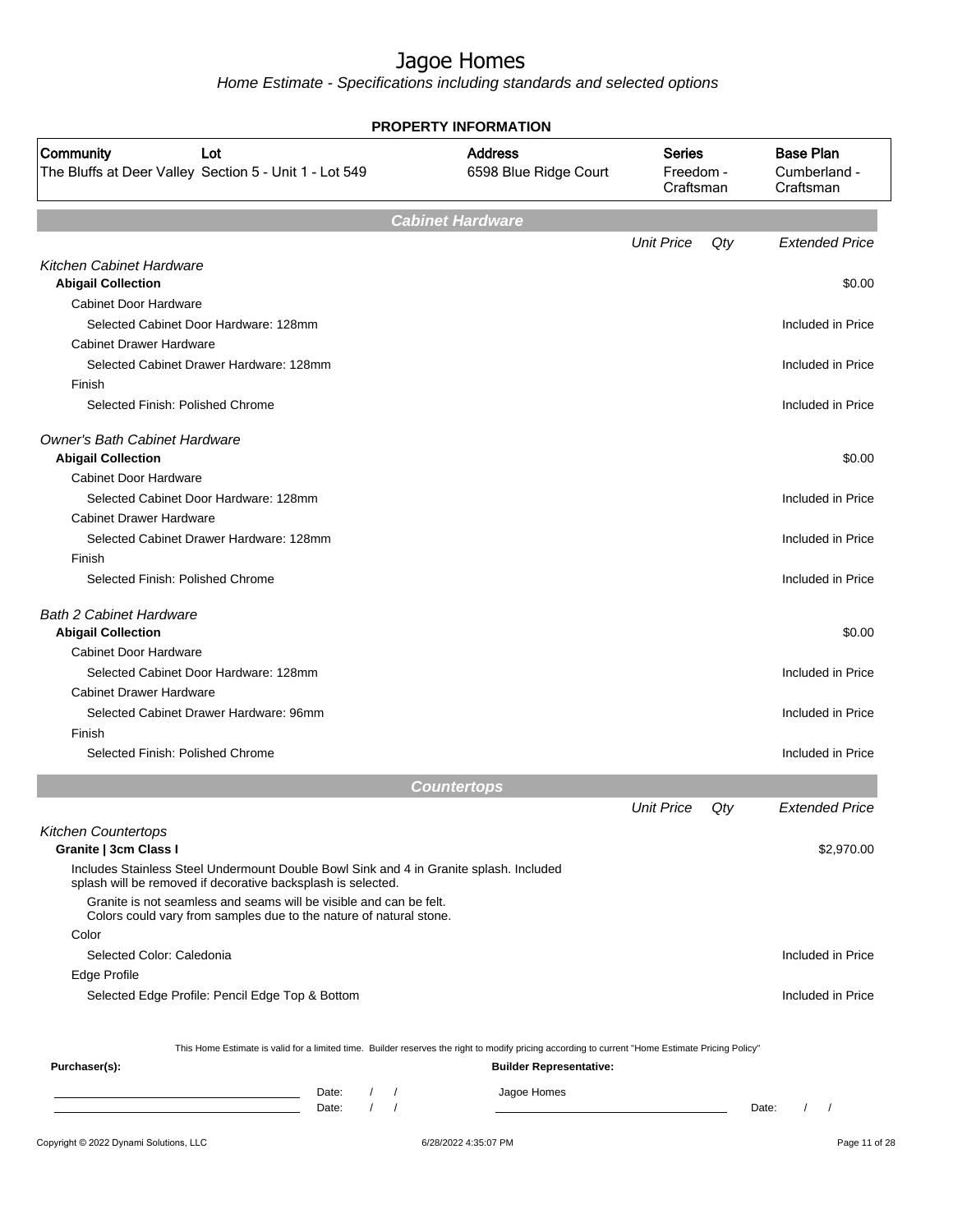| <b>Address</b><br><b>Base Plan</b><br><b>Community</b><br><b>Series</b><br>Lot<br>The Bluffs at Deer Valley Section 5 - Unit 1 - Lot 549<br>6598 Blue Ridge Court<br>Freedom -<br>Craftsman<br>Craftsman<br><b>Countertops</b><br><b>Unit Price</b><br>Qty<br>Kitchen Backsplash - Tile<br><b>Mythology</b><br>Experience Mediterranean essence with the Mythology™ collection – featuring<br>styles and characteristics sure to stir your soul. As dramatic as it is chic in the detailing; rich<br>natural earth tones and textures with handmade look punches<br>are the foundation of Mythology™. With curvaceous 6-inch arabesque shapes & Picket<br>Mosaic options, embody the warmth and serenity of<br>the Mediterranean islands.<br>Ceramic<br>Selected Ceramic: Mythology Picket Santorini MY90<br>Included in Price<br>Grout Color<br>Selected Grout Color: 02 Pewter<br>Trim<br>Selected Trim: Polished Chrome<br><b>Owner's Bath Vanity Top</b><br><b>Cultured Marble   Double Rectangle Bowl</b><br>\$390.00<br>Cultured Marble is Beautiful – Veining and patterns can be incorporated during the casting<br>process, creating character, depth and interest that mimics its natural counterpart.<br>Low Maintenance - Cultured marble never needs to be sealed and is easy to clean with non-<br>abrasive products.<br>Durable - Cultured marble is non-porous, making it extremely tough and resistant to stains,<br>mildew and chips.<br>Economical – In general, cultured marble is less expensive to fabricate and install than slab<br>marble, but will increase the overall value of a home just as natural stone products will.<br>Color<br>Selected Color: Carerra Thunder<br>Finish<br>Selected Finish: Matte<br>Bath 2 Vanity Top<br><b>Cultured Marble   Rectangle Bowl</b><br>Color<br>Selected Color: Carerra Thunder<br>Finish<br>Selected Finish: Matte<br><b>Mirrors</b><br><b>Unit Price</b><br>Qty<br><b>Owner's Bath Mirrors</b><br>Beveled Edged Mirrors, (Qty 2), 24" X 36" | <b>PROPERTY INFORMATION</b> |  |                       |
|------------------------------------------------------------------------------------------------------------------------------------------------------------------------------------------------------------------------------------------------------------------------------------------------------------------------------------------------------------------------------------------------------------------------------------------------------------------------------------------------------------------------------------------------------------------------------------------------------------------------------------------------------------------------------------------------------------------------------------------------------------------------------------------------------------------------------------------------------------------------------------------------------------------------------------------------------------------------------------------------------------------------------------------------------------------------------------------------------------------------------------------------------------------------------------------------------------------------------------------------------------------------------------------------------------------------------------------------------------------------------------------------------------------------------------------------------------------------------------------------------------------------------------------------------------------------------------------------------------------------------------------------------------------------------------------------------------------------------------------------------------------------------------------------------------------------------------------------------------------------------------------------------------------------------------------------------------------------------------------------------------------|-----------------------------|--|-----------------------|
|                                                                                                                                                                                                                                                                                                                                                                                                                                                                                                                                                                                                                                                                                                                                                                                                                                                                                                                                                                                                                                                                                                                                                                                                                                                                                                                                                                                                                                                                                                                                                                                                                                                                                                                                                                                                                                                                                                                                                                                                                  |                             |  | Cumberland -          |
|                                                                                                                                                                                                                                                                                                                                                                                                                                                                                                                                                                                                                                                                                                                                                                                                                                                                                                                                                                                                                                                                                                                                                                                                                                                                                                                                                                                                                                                                                                                                                                                                                                                                                                                                                                                                                                                                                                                                                                                                                  |                             |  |                       |
|                                                                                                                                                                                                                                                                                                                                                                                                                                                                                                                                                                                                                                                                                                                                                                                                                                                                                                                                                                                                                                                                                                                                                                                                                                                                                                                                                                                                                                                                                                                                                                                                                                                                                                                                                                                                                                                                                                                                                                                                                  |                             |  | <b>Extended Price</b> |
|                                                                                                                                                                                                                                                                                                                                                                                                                                                                                                                                                                                                                                                                                                                                                                                                                                                                                                                                                                                                                                                                                                                                                                                                                                                                                                                                                                                                                                                                                                                                                                                                                                                                                                                                                                                                                                                                                                                                                                                                                  |                             |  | \$1,740.00            |
|                                                                                                                                                                                                                                                                                                                                                                                                                                                                                                                                                                                                                                                                                                                                                                                                                                                                                                                                                                                                                                                                                                                                                                                                                                                                                                                                                                                                                                                                                                                                                                                                                                                                                                                                                                                                                                                                                                                                                                                                                  |                             |  |                       |
|                                                                                                                                                                                                                                                                                                                                                                                                                                                                                                                                                                                                                                                                                                                                                                                                                                                                                                                                                                                                                                                                                                                                                                                                                                                                                                                                                                                                                                                                                                                                                                                                                                                                                                                                                                                                                                                                                                                                                                                                                  |                             |  |                       |
|                                                                                                                                                                                                                                                                                                                                                                                                                                                                                                                                                                                                                                                                                                                                                                                                                                                                                                                                                                                                                                                                                                                                                                                                                                                                                                                                                                                                                                                                                                                                                                                                                                                                                                                                                                                                                                                                                                                                                                                                                  |                             |  |                       |
|                                                                                                                                                                                                                                                                                                                                                                                                                                                                                                                                                                                                                                                                                                                                                                                                                                                                                                                                                                                                                                                                                                                                                                                                                                                                                                                                                                                                                                                                                                                                                                                                                                                                                                                                                                                                                                                                                                                                                                                                                  |                             |  | Included in Price     |
|                                                                                                                                                                                                                                                                                                                                                                                                                                                                                                                                                                                                                                                                                                                                                                                                                                                                                                                                                                                                                                                                                                                                                                                                                                                                                                                                                                                                                                                                                                                                                                                                                                                                                                                                                                                                                                                                                                                                                                                                                  |                             |  | Included in Price     |
|                                                                                                                                                                                                                                                                                                                                                                                                                                                                                                                                                                                                                                                                                                                                                                                                                                                                                                                                                                                                                                                                                                                                                                                                                                                                                                                                                                                                                                                                                                                                                                                                                                                                                                                                                                                                                                                                                                                                                                                                                  |                             |  |                       |
|                                                                                                                                                                                                                                                                                                                                                                                                                                                                                                                                                                                                                                                                                                                                                                                                                                                                                                                                                                                                                                                                                                                                                                                                                                                                                                                                                                                                                                                                                                                                                                                                                                                                                                                                                                                                                                                                                                                                                                                                                  |                             |  |                       |
|                                                                                                                                                                                                                                                                                                                                                                                                                                                                                                                                                                                                                                                                                                                                                                                                                                                                                                                                                                                                                                                                                                                                                                                                                                                                                                                                                                                                                                                                                                                                                                                                                                                                                                                                                                                                                                                                                                                                                                                                                  |                             |  | Included in Price     |
|                                                                                                                                                                                                                                                                                                                                                                                                                                                                                                                                                                                                                                                                                                                                                                                                                                                                                                                                                                                                                                                                                                                                                                                                                                                                                                                                                                                                                                                                                                                                                                                                                                                                                                                                                                                                                                                                                                                                                                                                                  |                             |  | Included in Price     |
|                                                                                                                                                                                                                                                                                                                                                                                                                                                                                                                                                                                                                                                                                                                                                                                                                                                                                                                                                                                                                                                                                                                                                                                                                                                                                                                                                                                                                                                                                                                                                                                                                                                                                                                                                                                                                                                                                                                                                                                                                  |                             |  |                       |
|                                                                                                                                                                                                                                                                                                                                                                                                                                                                                                                                                                                                                                                                                                                                                                                                                                                                                                                                                                                                                                                                                                                                                                                                                                                                                                                                                                                                                                                                                                                                                                                                                                                                                                                                                                                                                                                                                                                                                                                                                  |                             |  | \$145.00              |
|                                                                                                                                                                                                                                                                                                                                                                                                                                                                                                                                                                                                                                                                                                                                                                                                                                                                                                                                                                                                                                                                                                                                                                                                                                                                                                                                                                                                                                                                                                                                                                                                                                                                                                                                                                                                                                                                                                                                                                                                                  |                             |  |                       |
|                                                                                                                                                                                                                                                                                                                                                                                                                                                                                                                                                                                                                                                                                                                                                                                                                                                                                                                                                                                                                                                                                                                                                                                                                                                                                                                                                                                                                                                                                                                                                                                                                                                                                                                                                                                                                                                                                                                                                                                                                  |                             |  | Included in Price     |
|                                                                                                                                                                                                                                                                                                                                                                                                                                                                                                                                                                                                                                                                                                                                                                                                                                                                                                                                                                                                                                                                                                                                                                                                                                                                                                                                                                                                                                                                                                                                                                                                                                                                                                                                                                                                                                                                                                                                                                                                                  |                             |  | Included in Price     |
|                                                                                                                                                                                                                                                                                                                                                                                                                                                                                                                                                                                                                                                                                                                                                                                                                                                                                                                                                                                                                                                                                                                                                                                                                                                                                                                                                                                                                                                                                                                                                                                                                                                                                                                                                                                                                                                                                                                                                                                                                  |                             |  |                       |
|                                                                                                                                                                                                                                                                                                                                                                                                                                                                                                                                                                                                                                                                                                                                                                                                                                                                                                                                                                                                                                                                                                                                                                                                                                                                                                                                                                                                                                                                                                                                                                                                                                                                                                                                                                                                                                                                                                                                                                                                                  |                             |  | <b>Extended Price</b> |
|                                                                                                                                                                                                                                                                                                                                                                                                                                                                                                                                                                                                                                                                                                                                                                                                                                                                                                                                                                                                                                                                                                                                                                                                                                                                                                                                                                                                                                                                                                                                                                                                                                                                                                                                                                                                                                                                                                                                                                                                                  |                             |  |                       |
|                                                                                                                                                                                                                                                                                                                                                                                                                                                                                                                                                                                                                                                                                                                                                                                                                                                                                                                                                                                                                                                                                                                                                                                                                                                                                                                                                                                                                                                                                                                                                                                                                                                                                                                                                                                                                                                                                                                                                                                                                  |                             |  | \$90.00               |
| This Home Estimate is valid for a limited time. Builder reserves the right to modify pricing according to current "Home Estimate Pricing Policy"                                                                                                                                                                                                                                                                                                                                                                                                                                                                                                                                                                                                                                                                                                                                                                                                                                                                                                                                                                                                                                                                                                                                                                                                                                                                                                                                                                                                                                                                                                                                                                                                                                                                                                                                                                                                                                                                 |                             |  |                       |
| Purchaser(s):<br><b>Builder Representative:</b>                                                                                                                                                                                                                                                                                                                                                                                                                                                                                                                                                                                                                                                                                                                                                                                                                                                                                                                                                                                                                                                                                                                                                                                                                                                                                                                                                                                                                                                                                                                                                                                                                                                                                                                                                                                                                                                                                                                                                                  |                             |  |                       |
| Jagoe Homes<br>Date:<br>Date:<br>$\prime$<br>Date:<br>$\prime$<br>$\sqrt{2}$                                                                                                                                                                                                                                                                                                                                                                                                                                                                                                                                                                                                                                                                                                                                                                                                                                                                                                                                                                                                                                                                                                                                                                                                                                                                                                                                                                                                                                                                                                                                                                                                                                                                                                                                                                                                                                                                                                                                     |                             |  |                       |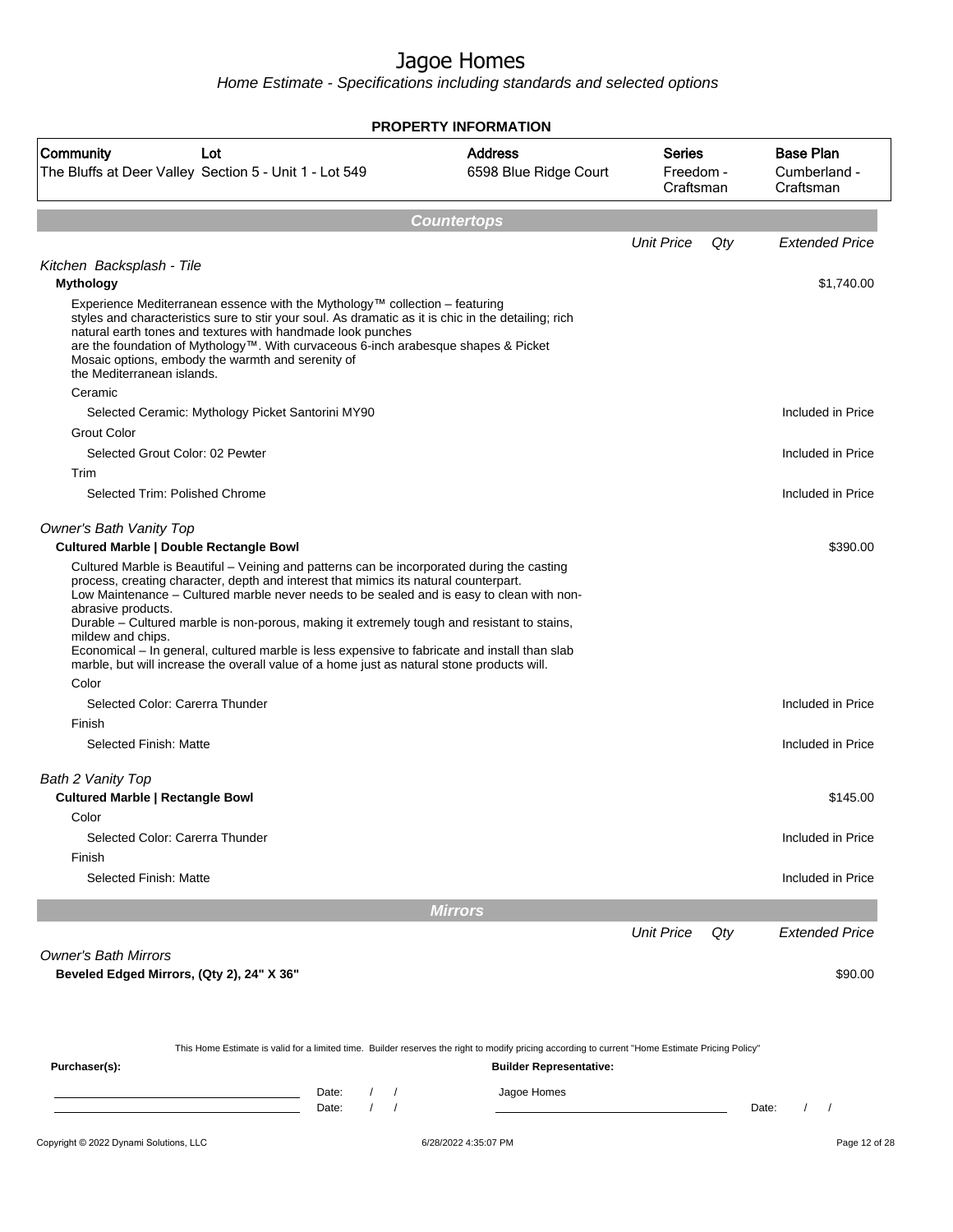Home Estimate - Specifications including standards and selected options

|                                                                                                  | <b>PROPERTY INFORMATION</b>             |                                         |        |                                               |
|--------------------------------------------------------------------------------------------------|-----------------------------------------|-----------------------------------------|--------|-----------------------------------------------|
| Community<br>Lot<br>The Bluffs at Deer Valley Section 5 - Unit 1 - Lot 549                       | <b>Address</b><br>6598 Blue Ridge Court | <b>Series</b><br>Freedom -<br>Craftsman |        | <b>Base Plan</b><br>Cumberland -<br>Craftsman |
|                                                                                                  | <b>Mirrors</b>                          |                                         |        |                                               |
|                                                                                                  |                                         | <b>Unit Price</b>                       | $Q$ ty | <b>Extended Price</b>                         |
| Bath 2 Mirror<br>Beveled Edge Mirror(s)   Per Base Plan                                          |                                         |                                         |        | Included in Price                             |
| <b>Powder Room Mirror</b><br>Beveled Edge Mirror(s)   Per Base Plan                              |                                         |                                         |        | Included in Price                             |
|                                                                                                  | <b>Appliances</b>                       |                                         |        |                                               |
|                                                                                                  |                                         | <b>Unit Price</b>                       | Qty    | <b>Extended Price</b>                         |
| Kitchen Range<br>Range - Gas - Free Standing Continuous Grates                                   |                                         |                                         |        | \$320.00                                      |
| Finish<br>Selected Finish: Stainless Steel - JGBS66REKSS                                         |                                         |                                         |        | \$150.00                                      |
| Kitchen Microwave or Microwave Hood<br><b>Microwave - Stainless Steel</b>                        |                                         |                                         |        | \$80.00                                       |
| GE® 1.6 CU. FT. OVER-THE-RANGE MICROWAVE OVEN                                                    |                                         |                                         |        |                                               |
| Technical Specification: APPROXIMATE DIMENSIONS (HxWxD)<br>16 1/8 H x 29 7/8 W x 15 9/16 D in    |                                         |                                         |        |                                               |
| Finish                                                                                           |                                         |                                         |        |                                               |
| Selected Finish: Stainless Steel - JVM3160RFSS                                                   |                                         |                                         |        | Included in Price                             |
| <b>Kitchen Dishwasher</b><br>Dishwasher - Front Control - Stainless Steel                        |                                         |                                         |        | \$60.00                                       |
| GE® FRONT CONTROL WITH PLASTIC INTERIOR DISHWASHER WITH SANITIZE<br><b>CYCLE &amp; DRY BOOST</b> |                                         |                                         |        |                                               |
| Technical Specification: APPROXIMATE DIMENSIONS (HxWxD)<br>33 3/8 H x 23 3/4 W x 24 D in         |                                         |                                         |        |                                               |
| Finish                                                                                           |                                         |                                         |        |                                               |
| Selected Finish: GDF535PSRSS                                                                     |                                         |                                         |        | Included in Price                             |
| Refrigerator<br>Refrigerator - Side by Side w/ Ice & Water on Door                               |                                         |                                         |        | Included in Price                             |
| Finish                                                                                           |                                         |                                         |        |                                               |
| Selected Finish: Stainless Steel - GSS25GYPFS                                                    |                                         |                                         |        | \$165.00                                      |

This Home Estimate is valid for a limited time. Builder reserves the right to modify pricing according to current "Home Estimate Pricing Policy"

**Purchaser(s): Builder Representative:** Date: / / Jagoe Homes<br>Date: / / Jagoe Homes Date: / / Date: / /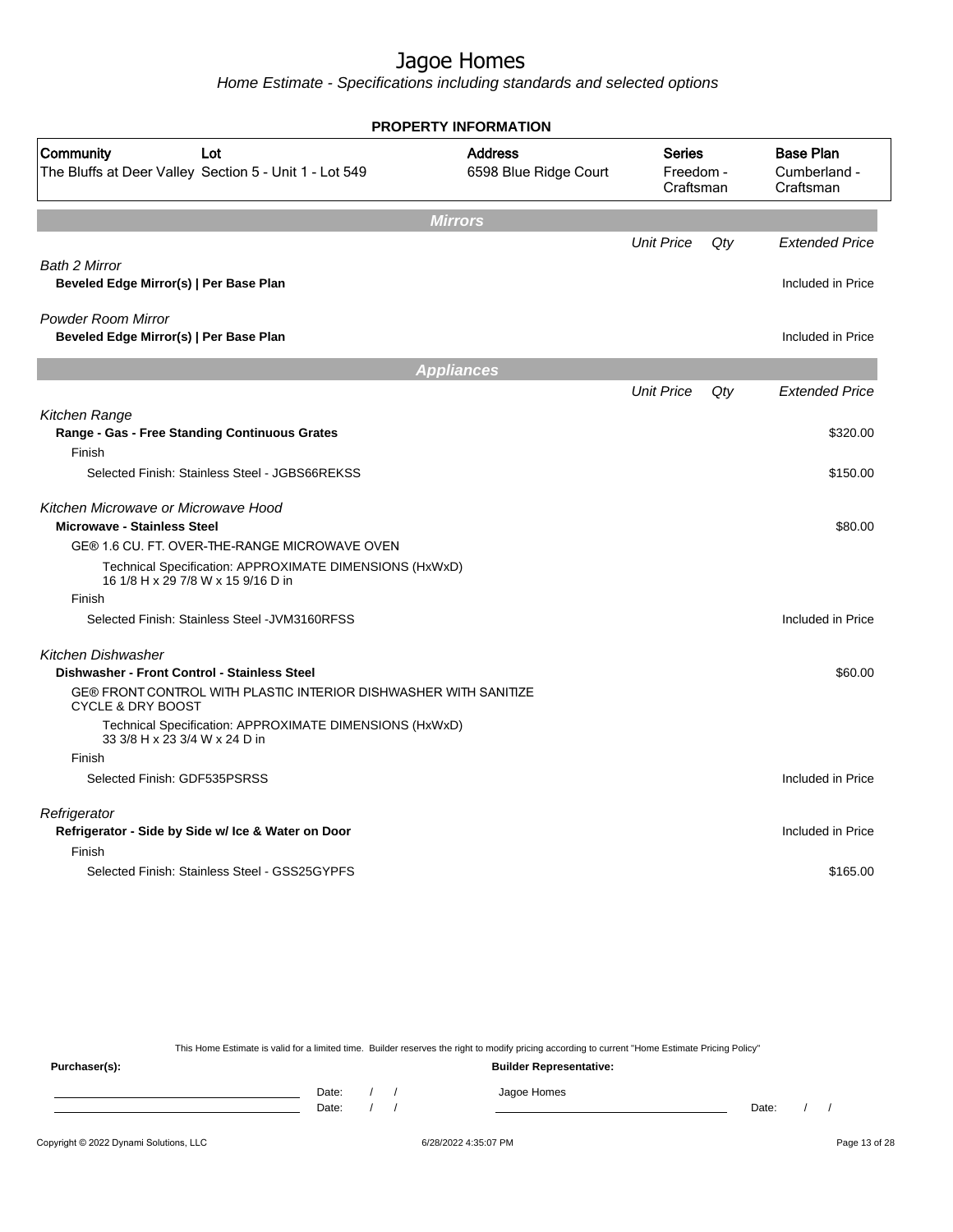Home Estimate - Specifications including standards and selected options

| <b>PROPERTY INFORMATION</b>                                                                              |                                         |                                         |     |                       |  |                                               |
|----------------------------------------------------------------------------------------------------------|-----------------------------------------|-----------------------------------------|-----|-----------------------|--|-----------------------------------------------|
| Community<br>Lot<br>The Bluffs at Deer Valley Section 5 - Unit 1 - Lot 549                               | <b>Address</b><br>6598 Blue Ridge Court | <b>Series</b><br>Freedom -<br>Craftsman |     |                       |  | <b>Base Plan</b><br>Cumberland -<br>Craftsman |
|                                                                                                          | <b>Plumbing</b>                         |                                         |     |                       |  |                                               |
|                                                                                                          |                                         | <b>Unit Price</b>                       | Qty | <b>Extended Price</b> |  |                                               |
| Owner's Bath Fixture Color Package                                                                       |                                         |                                         |     |                       |  |                                               |
| <b>Bath Fixture Color</b>                                                                                |                                         |                                         |     | Included in Price     |  |                                               |
| Color                                                                                                    |                                         |                                         |     |                       |  |                                               |
| Selected Color: White                                                                                    |                                         |                                         |     | Included in Price     |  |                                               |
| <b>Owner's Bath Vanity</b>                                                                               |                                         |                                         |     |                       |  |                                               |
| 60" Double Bowl                                                                                          |                                         |                                         |     | \$1,760.00            |  |                                               |
| 48" single bowl enlarged to 60" double bowl vanity, 12" removed from Owners Closet.                      |                                         |                                         |     |                       |  |                                               |
| <b>Owner's Bath Lavatory Faucet</b>                                                                      |                                         |                                         |     |                       |  |                                               |
| <b>Delta Ashlyn Collection</b>                                                                           |                                         |                                         | 2   | Included in Price     |  |                                               |
| Finish                                                                                                   |                                         |                                         |     |                       |  |                                               |
| Selected Finish: Chrome                                                                                  |                                         |                                         |     | Included in Price     |  |                                               |
| Spread                                                                                                   |                                         |                                         |     |                       |  |                                               |
| Selected Spread: 2564   4" Spread                                                                        |                                         |                                         |     | Included in Price     |  |                                               |
| Owner's Bath Towel Bar or Robe Hooks & Paper Holder<br>Sage Robe Hooks (Qty 2) & Paper Holder            |                                         |                                         |     | \$40.00               |  |                                               |
| Hooks to be hung 67" above Finished Floor unless customer selects different location.                    |                                         |                                         |     |                       |  |                                               |
| Finish                                                                                                   |                                         |                                         |     |                       |  |                                               |
| Selected Finish: Chrome                                                                                  |                                         |                                         |     | Included in Price     |  |                                               |
| Owners Bath Tub/Shower or Shower Stall                                                                   |                                         |                                         |     |                       |  |                                               |
| 60" Fiberglass Shower Stall   Shower Door                                                                |                                         |                                         |     | \$1,240.00            |  |                                               |
| Semi Frameless Chrome Shower Door with Clear Glass Included Plan may be revised to<br>accomodate shower. |                                         |                                         |     |                       |  |                                               |
| <b>Glass Pattern</b>                                                                                     |                                         |                                         |     |                       |  |                                               |
| Selected Glass Pattern: Clear                                                                            |                                         |                                         |     | Included in Price     |  |                                               |
| Shower Door                                                                                              |                                         |                                         |     |                       |  |                                               |
| Selected Shower Door: Semi Frameless Slider                                                              |                                         |                                         |     | Included in Price     |  |                                               |
| <b>Shower Door Finish</b>                                                                                |                                         |                                         |     |                       |  |                                               |
| Selected Shower Door Finish: Chrome                                                                      |                                         |                                         |     | Included in Price     |  |                                               |
| Owners Bath   Tub/Shower Faucet                                                                          |                                         |                                         |     |                       |  |                                               |
| Custom Option (Approved) Dynami Error. Disregard                                                         |                                         |                                         |     | \$0.00                |  |                                               |

This Home Estimate is valid for a limited time. Builder reserves the right to modify pricing according to current "Home Estimate Pricing Policy" **Purchaser(s): Builder Representative:**

Date: / / Jagoe Homes<br>Date: / / Jagoe Homes Date: / / **Date: / / 2006** Date: / / / Date: / / / Date: / / / 2006 Date: / / / 2006 Date: / / / 2006 Date: / / / 2006 Date: / / / 2007 Date: / / / 2007 Date: / / / 2007 Date: / / / 2007 Date: / / / 2007 Date: / / / 2007 D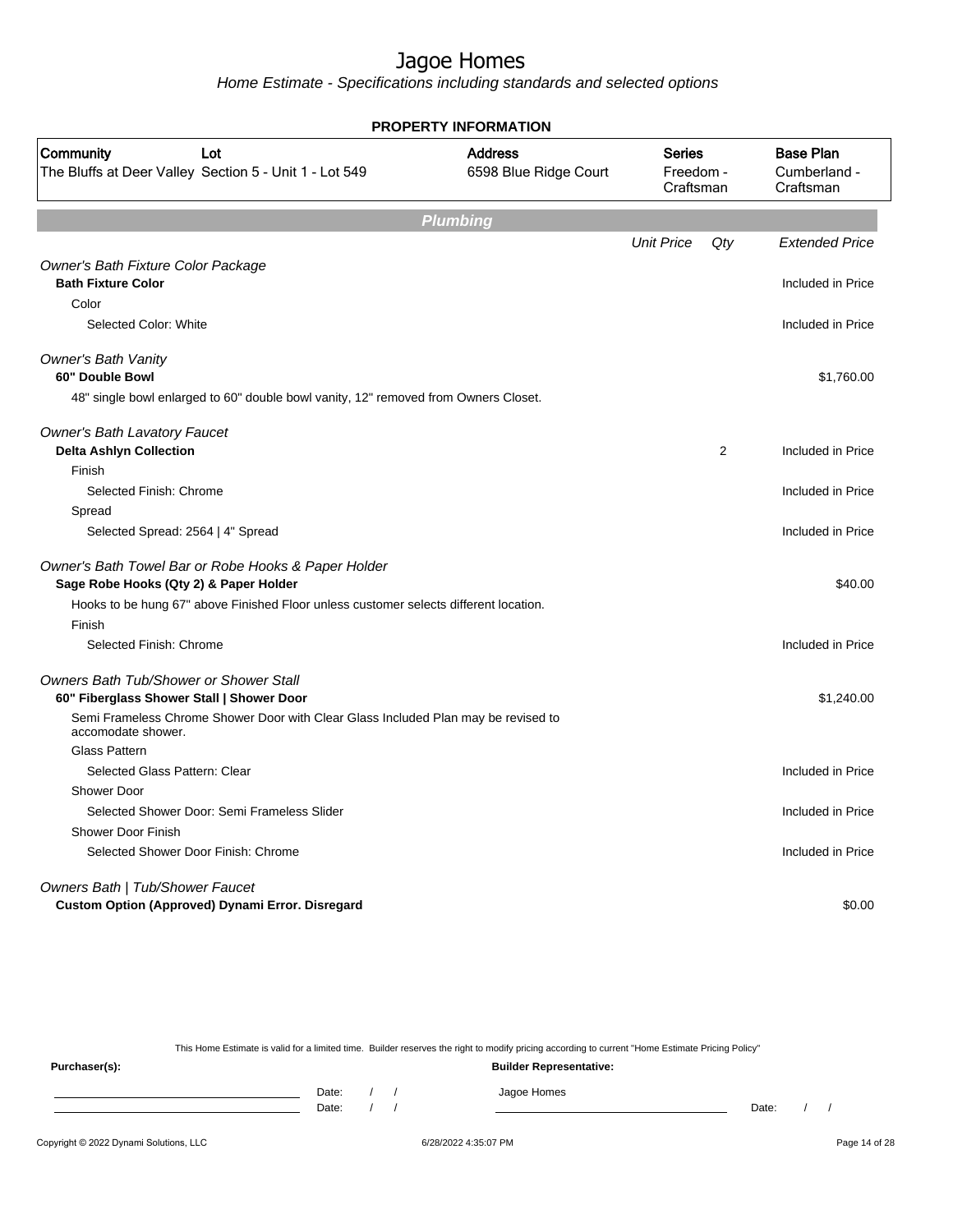Home Estimate - Specifications including standards and selected options

| <b>PROPERTY INFORMATION</b>                                                                          |                                         |                                         |     |                       |  |                                               |  |
|------------------------------------------------------------------------------------------------------|-----------------------------------------|-----------------------------------------|-----|-----------------------|--|-----------------------------------------------|--|
| Community<br>Lot<br>The Bluffs at Deer Valley Section 5 - Unit 1 - Lot 549                           | <b>Address</b><br>6598 Blue Ridge Court | <b>Series</b><br>Freedom -<br>Craftsman |     |                       |  | <b>Base Plan</b><br>Cumberland -<br>Craftsman |  |
|                                                                                                      | <b>Plumbing</b>                         |                                         |     |                       |  |                                               |  |
|                                                                                                      |                                         | <b>Unit Price</b>                       | Qty | <b>Extended Price</b> |  |                                               |  |
| <b>Owner's Bath Shower Stall Faucet</b><br>Delta Ashlyn Shower Stall Faucet T14264<br>Model # T14264 |                                         |                                         |     | Included in Price     |  |                                               |  |
| Finish                                                                                               |                                         |                                         |     |                       |  |                                               |  |
| Selected Finish: Chrome                                                                              |                                         |                                         |     | Included in Price     |  |                                               |  |
| <b>Owner's Bath Commode</b><br>Standard 1.6 Gallon Commode, 2 pc.                                    |                                         |                                         |     | Included in Price     |  |                                               |  |
| 1.6 Gallon<br>2 PC                                                                                   |                                         |                                         |     |                       |  |                                               |  |
| <b>Bath 2 Fixture Color Package</b><br><b>Bath Fixture Color</b>                                     |                                         |                                         |     | Included in Price     |  |                                               |  |
| Color                                                                                                |                                         |                                         |     |                       |  |                                               |  |
| Selected Color: White                                                                                |                                         |                                         |     | Included in Price     |  |                                               |  |
| <b>Bath 2 Commode</b><br>Standard 1.6 Gallon Commode, 2 pc.<br>1.6 Gallon<br>2 PC                    |                                         |                                         |     | Included in Price     |  |                                               |  |
| <b>Bath 2 Lavatory Faucet</b><br><b>Delta Ashlyn Collection</b>                                      |                                         |                                         |     | Included in Price     |  |                                               |  |
| Finish                                                                                               |                                         |                                         |     |                       |  |                                               |  |
| Selected Finish: Chrome<br>Spread                                                                    |                                         |                                         |     | Included in Price     |  |                                               |  |
| Selected Spread: 2564   4" Spread                                                                    |                                         |                                         |     | Included in Price     |  |                                               |  |
| Bath 2 Towel Bar & Paper Holder<br><b>Chrome Towel Bar &amp; Paper Holder</b>                        |                                         |                                         |     | Included in Price     |  |                                               |  |
| Bath 2 Tub/Shower or Shower Stall<br>60" Fiberglass Tub/Shower                                       |                                         |                                         |     | Included in Price     |  |                                               |  |
| Bath 2 Tub/Shower Faucet<br>Delta Ashlyn Tub/Shower Faucet T14464<br>Finish                          |                                         |                                         |     | Included in Price     |  |                                               |  |
| Selected Finish: Chrome                                                                              |                                         |                                         |     | Included in Price     |  |                                               |  |

This Home Estimate is valid for a limited time. Builder reserves the right to modify pricing according to current "Home Estimate Pricing Policy" **Purchaser(s): Builder Representative:** Date: / / Jagoe Homes<br>Date: / / Jagoe Homes Date: / / Date: / /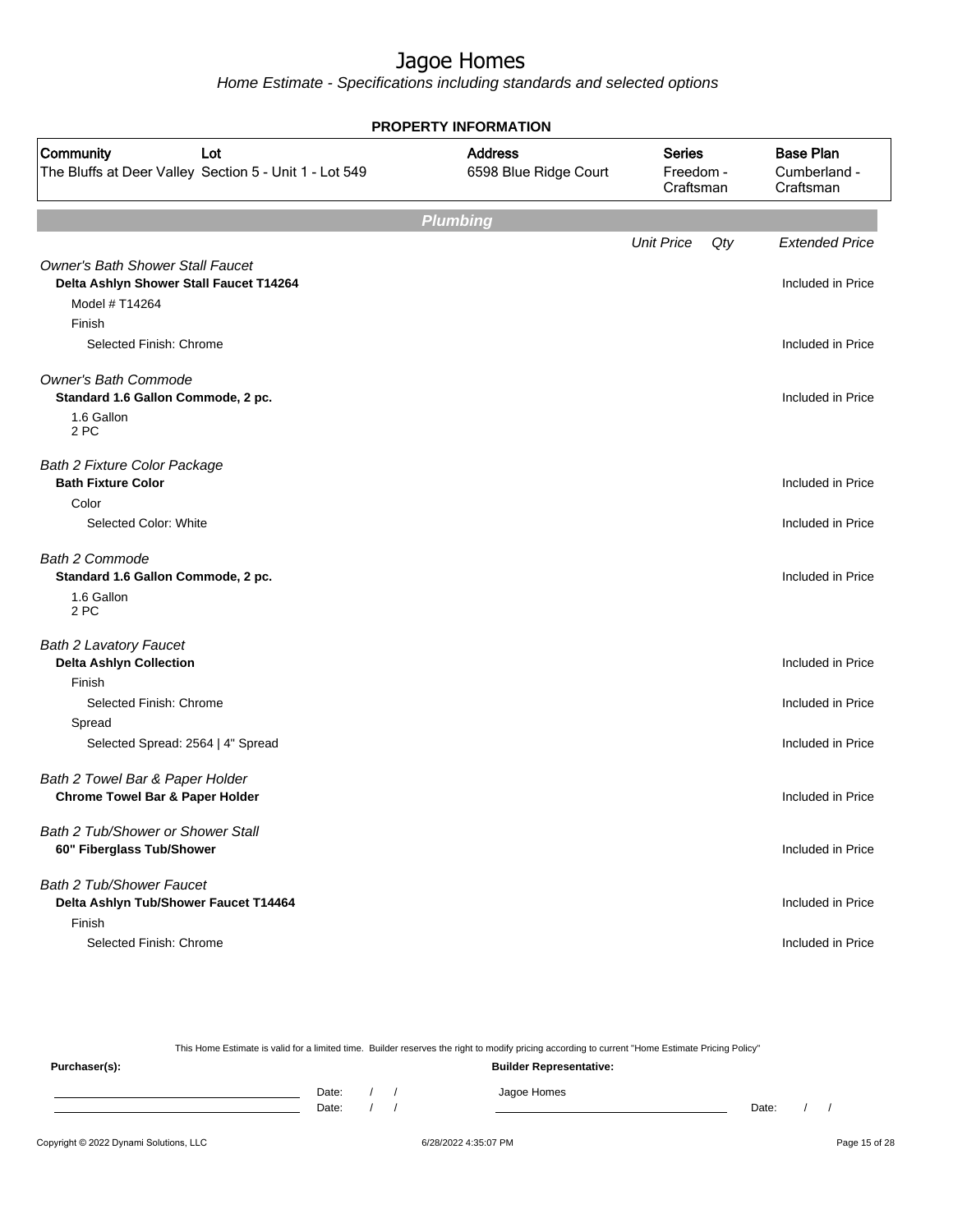|                                                                            | <b>PROPERTY INFORMATION</b>             |                                         |     |                                               |
|----------------------------------------------------------------------------|-----------------------------------------|-----------------------------------------|-----|-----------------------------------------------|
| Community<br>Lot<br>The Bluffs at Deer Valley Section 5 - Unit 1 - Lot 549 | <b>Address</b><br>6598 Blue Ridge Court | <b>Series</b><br>Freedom -<br>Craftsman |     | <b>Base Plan</b><br>Cumberland -<br>Craftsman |
|                                                                            | <b>Plumbing</b>                         |                                         |     |                                               |
|                                                                            |                                         | <b>Unit Price</b>                       | Qty | <b>Extended Price</b>                         |
| Powder Room Fixture Color Package                                          |                                         |                                         |     |                                               |
| <b>Bath Fixture Color</b>                                                  |                                         |                                         |     | Included in Price                             |
| Color                                                                      |                                         |                                         |     |                                               |
| Selected Color: White                                                      |                                         |                                         |     | Included in Price                             |
| Powder Room Vanity / Pedestal                                              |                                         |                                         |     |                                               |
| <b>Pedestal Sink</b>                                                       |                                         |                                         |     | Included in Price                             |
|                                                                            |                                         |                                         |     |                                               |
| Powder Room Lavatory Faucet                                                |                                         |                                         |     |                                               |
| <b>Delta Ashlyn Collection</b><br>Finish                                   |                                         |                                         |     | \$0.00                                        |
| Selected Finish: Chrome                                                    |                                         |                                         |     | Included in Price                             |
| Spread                                                                     |                                         |                                         |     |                                               |
| Selected Spread: 2564   4" Spread                                          |                                         |                                         |     | Included in Price                             |
| Powder Room Towel Ring & Paper Holder                                      |                                         |                                         |     |                                               |
| <b>Chrome Towel Ring &amp; Paper Holder</b>                                |                                         |                                         |     | Included in Price                             |
| Powder Room Commode                                                        |                                         |                                         |     |                                               |
| Standard 1.6 Gallon Commode, 2 pc.                                         |                                         |                                         |     | Included in Price                             |
| 1.6 Gallon                                                                 |                                         |                                         |     |                                               |
| 2 PC                                                                       |                                         |                                         |     |                                               |
| <b>Kitchen Sink</b>                                                        |                                         |                                         |     |                                               |
| Blanco Precis Undermount Sink - Super Single Bowl w/Chrome Disposal Flange |                                         |                                         |     | \$680.00                                      |
| Sink 9 1/2" Deep                                                           |                                         |                                         |     |                                               |
| Color                                                                      |                                         |                                         |     |                                               |
| Selected Color: Metallic Gray 440148                                       |                                         |                                         |     | Included in Price                             |
| <b>Kitchen Sink Faucet</b>                                                 |                                         |                                         |     |                                               |
| Kitchen Sink Faucet - Delta Emmaline Single Handle Pull Down #9182         |                                         |                                         |     | \$360.00                                      |
| Finish                                                                     |                                         |                                         |     |                                               |
| Selected Finish: Chrome                                                    |                                         |                                         |     | Included in Price                             |
| Kitchen Garbage Disposal                                                   |                                         |                                         |     |                                               |
| Garbage Disposal 1/3 hp                                                    |                                         |                                         |     | Included in Price                             |
| Kitchen Ice Maker Water Line                                               |                                         |                                         |     |                                               |
| <b>Ice Maker Water Line</b>                                                |                                         |                                         |     | Included in Price                             |

| This Home Estimate is valid for a limited time. Builder reserves the right to modify pricing according to current "Home Estimate Pricing Policy" |                                |  |  |  |             |       |  |  |  |
|--------------------------------------------------------------------------------------------------------------------------------------------------|--------------------------------|--|--|--|-------------|-------|--|--|--|
| Purchaser(s):                                                                                                                                    | <b>Builder Representative:</b> |  |  |  |             |       |  |  |  |
|                                                                                                                                                  | Date:                          |  |  |  | Jagoe Homes |       |  |  |  |
|                                                                                                                                                  | Date:                          |  |  |  |             | Date: |  |  |  |
|                                                                                                                                                  |                                |  |  |  |             |       |  |  |  |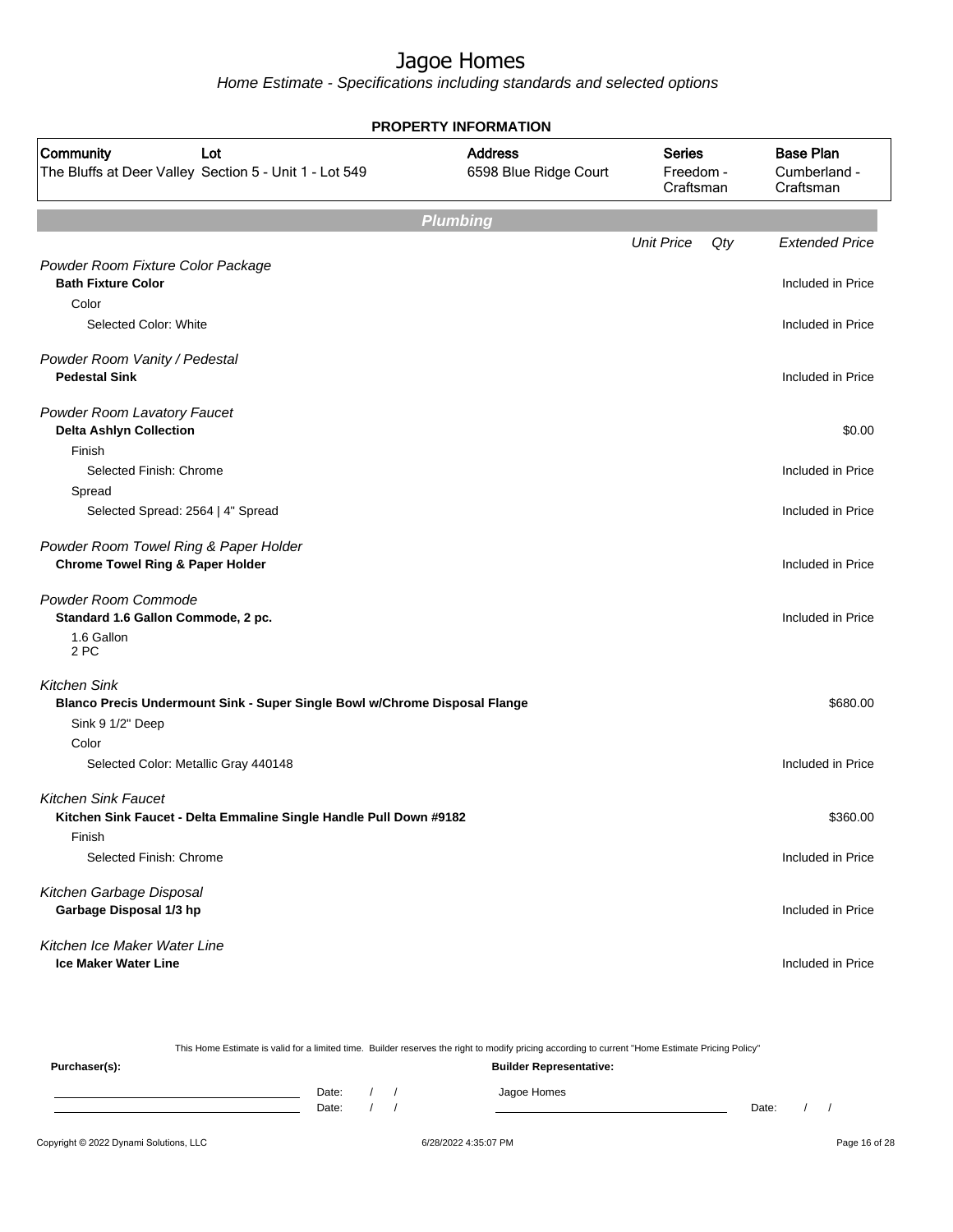Home Estimate - Specifications including standards and selected options

| <b>PROPERTY INFORMATION</b>                                                                                 |                                         |                                         |     |                                               |  |  |  |  |
|-------------------------------------------------------------------------------------------------------------|-----------------------------------------|-----------------------------------------|-----|-----------------------------------------------|--|--|--|--|
| Community<br>Lot<br>The Bluffs at Deer Valley Section 5 - Unit 1 - Lot 549                                  | <b>Address</b><br>6598 Blue Ridge Court | <b>Series</b><br>Freedom -<br>Craftsman |     | <b>Base Plan</b><br>Cumberland -<br>Craftsman |  |  |  |  |
| <b>Plumbing</b>                                                                                             |                                         |                                         |     |                                               |  |  |  |  |
|                                                                                                             |                                         | <b>Unit Price</b>                       | Qty | <b>Extended Price</b>                         |  |  |  |  |
| Kitchen Gas Line for Range<br>Gas Line for Range, Includes 110-Volt Outlet<br>Existing 220v outlet remains. |                                         |                                         |     | \$970.00                                      |  |  |  |  |
| Entire Home Water Heater<br><b>Tankless Water Heater</b>                                                    |                                         |                                         |     | Included in Price                             |  |  |  |  |
| Entire Home Main Water Shutoff Valve<br><b>Main Water Shutoff Valve</b>                                     |                                         |                                         |     | Included in Price                             |  |  |  |  |
| <b>Entire Home Plumbing Supply Pipes</b><br><b>Plumbing Pipes: Water Continuous PEX Piping</b>              |                                         |                                         |     | Included in Price                             |  |  |  |  |
| Entire Home Plumbing Waste & Vent Lines<br><b>Plumbing Drains and Vents PVC</b>                             |                                         |                                         |     | Included in Price                             |  |  |  |  |
| Entire Home Secondary Shut-Off Valves<br>Secondary Shut-Off Valves at each fixture                          |                                         |                                         |     | Included in Price                             |  |  |  |  |
| <b>Exterior Plumbing Sewer Lines</b><br>Plumbing Pipes: Exterior Sewer Lines PVC Schedule 40                |                                         |                                         |     | Included in Price                             |  |  |  |  |
| <b>Exterior Sillcocks</b><br><b>Outside Faucets Frost Proof (Per Plan)</b>                                  |                                         |                                         |     | Included in Price                             |  |  |  |  |
|                                                                                                             | <b>Electrical</b>                       |                                         |     |                                               |  |  |  |  |
| Front Porch Light(s)<br><b>Recessed Lighting (Per Plan)</b>                                                 |                                         | <b>Unit Price</b>                       | Qty | <b>Extended Price</b><br>Included in Price    |  |  |  |  |
| <b>Front Entry Ceiling Light</b><br>Recessed Light (1) ILO Standard Flush Mount                             |                                         |                                         |     | \$70.00                                       |  |  |  |  |
| Main Level Stairway Landing Ceiling Fixture<br><b>Recessed Lighting (Per Plan)</b>                          |                                         |                                         |     | Included in Price                             |  |  |  |  |
| Family Room Ceiling Fixture<br>Ceiling Fan 52" Kichler Pro #330018, Fan Only<br>Color                       |                                         |                                         |     | Included in Price                             |  |  |  |  |
| Selected Color: Brushed Nickel w/Silver Blades                                                              |                                         |                                         |     | Included in Price                             |  |  |  |  |

This Home Estimate is valid for a limited time. Builder reserves the right to modify pricing according to current "Home Estimate Pricing Policy" **Purchaser(s): Builder Representative:** Date: / / Jagoe Homes<br>Date: / / Jagoe Homes Date: / / **Date: / / 2006** Date: / / / Date: / / / Date: / / / 2006 Date: / / / 2006 Date: / / / 2006 Date: / / / 2006 Date: / / / 2007 Date: / / / 2007 Date: / / / 2007 Date: / / / 2007 Date: / / / 2007 Date: / / / 2007 D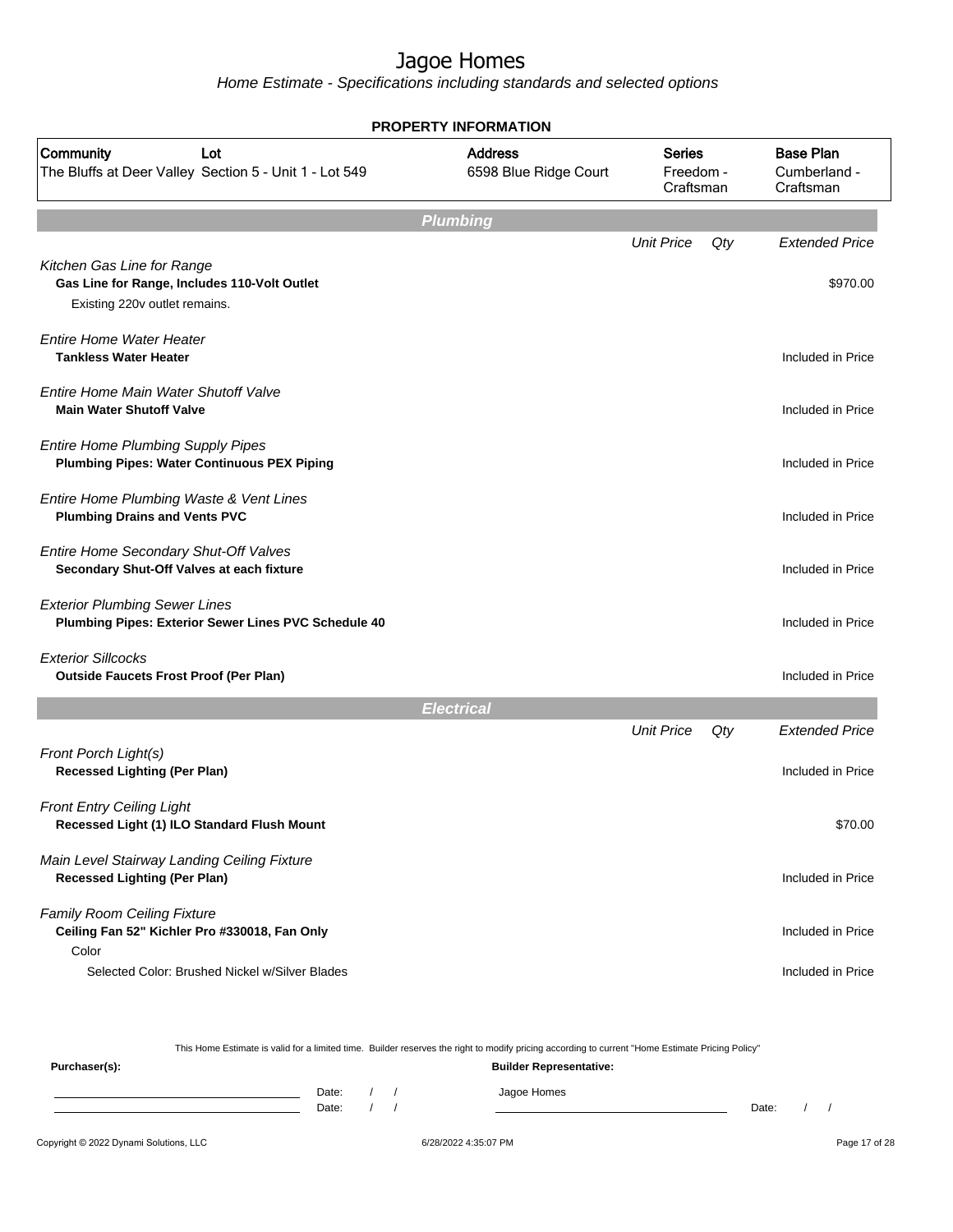Home Estimate - Specifications including standards and selected options

| <b>PROPERTY INFORMATION</b>                                                                                                                                                     |                                         |                   |                                         |                                               |  |  |  |
|---------------------------------------------------------------------------------------------------------------------------------------------------------------------------------|-----------------------------------------|-------------------|-----------------------------------------|-----------------------------------------------|--|--|--|
| Community<br>Lot<br>The Bluffs at Deer Valley Section 5 - Unit 1 - Lot 549                                                                                                      | <b>Address</b><br>6598 Blue Ridge Court |                   | <b>Series</b><br>Freedom -<br>Craftsman | <b>Base Plan</b><br>Cumberland -<br>Craftsman |  |  |  |
|                                                                                                                                                                                 | <b>Electrical</b>                       |                   |                                         |                                               |  |  |  |
|                                                                                                                                                                                 |                                         | <b>Unit Price</b> | Qty                                     | <b>Extended Price</b>                         |  |  |  |
| Family Room Recessed Light(s)<br><b>Recessed Lighting (Per Plan)</b>                                                                                                            |                                         |                   |                                         | Included in Price                             |  |  |  |
| <b>Kitchen Ceiling Lighting</b><br><b>Recessed Lighting (Per Plan)</b>                                                                                                          |                                         |                   |                                         | Included in Price                             |  |  |  |
| Kitchen Pendant Light ILO (1) Recessed Cans<br>Pendant Hanging Task Light - Kichler Everly #42047 (Qty 1) ILO Recessed Can above<br><b>Sink</b><br>Finish                       |                                         |                   |                                         | \$210.00                                      |  |  |  |
| Selected Finish: Chrome                                                                                                                                                         |                                         |                   |                                         | Included in Price                             |  |  |  |
| Kitchen Under Cabinet Light<br>Under Cabinet Lighting Package, qty 3                                                                                                            |                                         |                   |                                         | \$360.00                                      |  |  |  |
| Includes one under counter lighting package to be installed in predetermined location under<br>wall cabinets in the kitchen.                                                    |                                         |                   |                                         |                                               |  |  |  |
| Includes 3 under counter lights                                                                                                                                                 |                                         |                   |                                         |                                               |  |  |  |
| <b>Kitchen GFI Outlet</b><br>Interior GFI Outlet(s)                                                                                                                             |                                         |                   |                                         | Included in Price                             |  |  |  |
| Kitchen Range Receptacle<br>Range 220 Volt Receptacle                                                                                                                           |                                         |                   |                                         | Included in Price                             |  |  |  |
| Dining Area Ceiling Light(s)<br><b>Recessed Lighting (Per Plan)</b>                                                                                                             |                                         |                   |                                         | Included in Price                             |  |  |  |
| Powder Room Vanity Light<br>Shailene   3 Light   21"   45574                                                                                                                    |                                         |                   |                                         | \$110.00                                      |  |  |  |
| The straight lines and up-sized satin etched glass of this bath light from the Shailene<br>Collection create the perfect casual look for the updated urban lifestyle.<br>Finish |                                         |                   |                                         |                                               |  |  |  |
| Selected Finish: Chrome                                                                                                                                                         |                                         |                   |                                         | Included in Price                             |  |  |  |
| Powder Room Fan or Fan/Light<br><b>Bath Exhaust Fan w/ Light</b>                                                                                                                |                                         |                   |                                         | Included in Price                             |  |  |  |
| Main Level Hall Ceiling Light(s)<br>Flush Mount Light   2 Bulb<br>Finish                                                                                                        |                                         |                   |                                         | Included in Price                             |  |  |  |
| Selected Finish: Brushed Nickel                                                                                                                                                 |                                         |                   |                                         | Included in Price                             |  |  |  |

Copyright © 2022 Dynami Solutions, LLC <br>
6/28/2022 4:35:07 PM Page 18 of 28 This Home Estimate is valid for a limited time. Builder reserves the right to modify pricing according to current "Home Estimate Pricing Policy" **Purchaser(s): Builder Representative:** Date: / / Jagoe Homes<br>Date: / / Jagoe Homes Date: / / Date: / /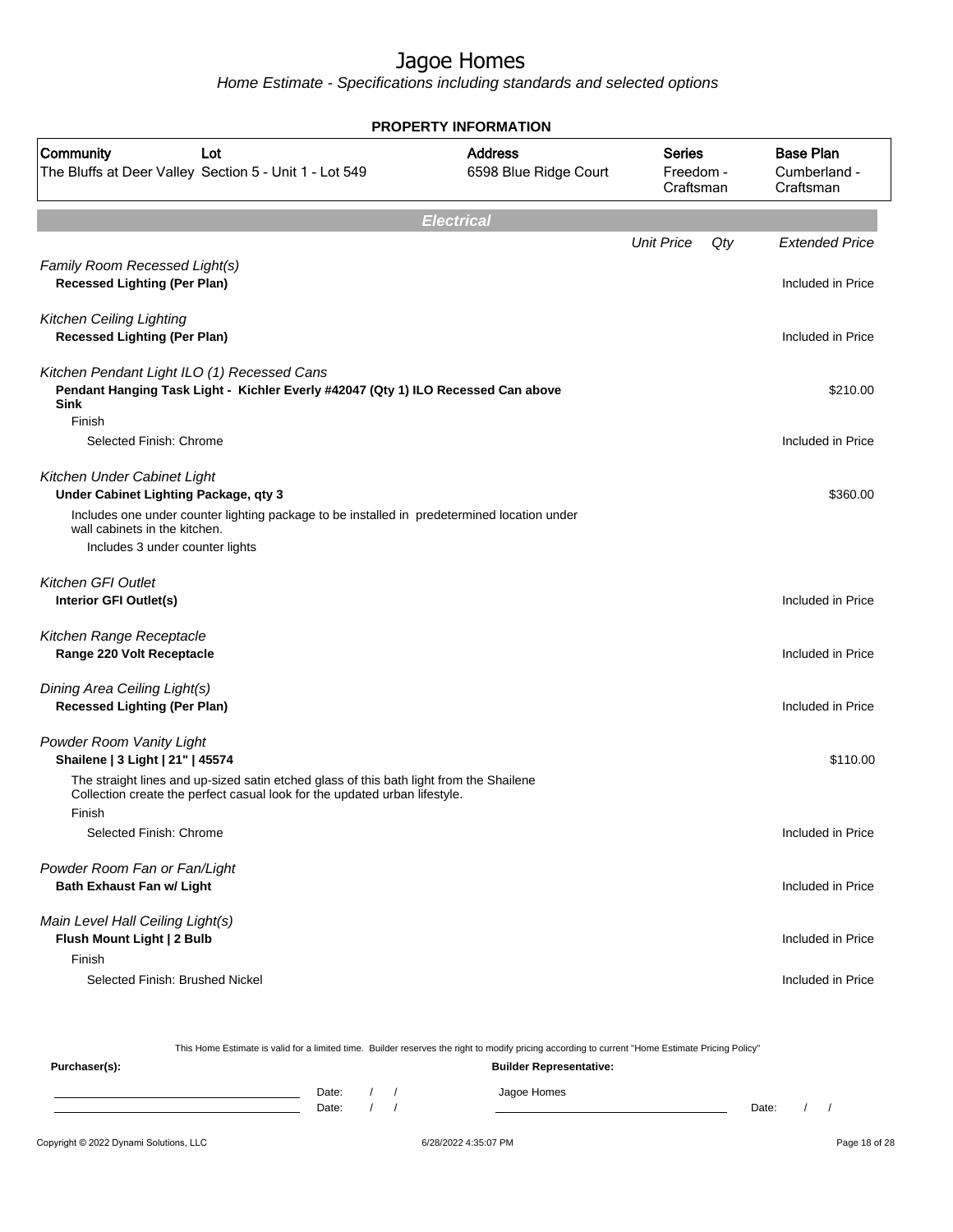Home Estimate - Specifications including standards and selected options

| <b>PROPERTY INFORMATION</b>                                                                                                                                                     |                                         |                                  |                                               |  |
|---------------------------------------------------------------------------------------------------------------------------------------------------------------------------------|-----------------------------------------|----------------------------------|-----------------------------------------------|--|
| Community<br>Lot<br>The Bluffs at Deer Valley Section 5 - Unit 1 - Lot 549                                                                                                      | <b>Address</b><br>6598 Blue Ridge Court | Series<br>Freedom -<br>Craftsman | <b>Base Plan</b><br>Cumberland -<br>Craftsman |  |
|                                                                                                                                                                                 | <b>Electrical</b>                       |                                  |                                               |  |
|                                                                                                                                                                                 |                                         | <b>Unit Price</b><br>Qty         | <b>Extended Price</b>                         |  |
| <b>Laundry Ceiling Light</b><br>Flush Mount Light   3 Bulb                                                                                                                      |                                         |                                  | Included in Price                             |  |
| Finish<br>Selected Finish: Brushed Nickel                                                                                                                                       |                                         |                                  | Included in Price                             |  |
| Laundry Dryer Receptacle<br>Dryer 220 Volt Receptacle                                                                                                                           |                                         |                                  | Included in Price                             |  |
| <b>Owner's Suite Ceiling Light</b><br>Recessed Lighting (4) ILO Standard Bedroom Flush Mount Light                                                                              |                                         |                                  | \$470.00                                      |  |
| <b>Owner's Closet Light(s)</b><br>Satco - 7" Square Flush Mount, 13.5 Watt/LED                                                                                                  |                                         |                                  | \$25.00                                       |  |
| <b>Owner's Bath Vanity Light</b><br>Shailene   3 Light   21"   45574   Qty 2                                                                                                    |                                         |                                  | \$270.00                                      |  |
| The straight lines and up-sized satin etched glass of this bath light from the Shailene<br>Collection create the perfect casual look for the updated urban lifestyle.<br>Finish |                                         |                                  |                                               |  |
| Selected Finish: Chrome                                                                                                                                                         |                                         |                                  | Included in Price                             |  |
| Owner's Bath Additional Tub/Shower Light<br>Additional Tub/Shower Light Fixture w/ Switch                                                                                       |                                         |                                  | \$195.00                                      |  |
| Includes one tub/shower special recessed light fixture with switch in choice of bathroom.<br>Technical Specification: Buyer must indicate choice of bath.                       |                                         |                                  |                                               |  |
| Owner's Bath Exhaust Fan or Fan/Light<br>Bath Exhaust Fan, Fan Only                                                                                                             |                                         |                                  | Included in Price                             |  |
| <b>Owner's Bath GFI Outlet</b><br><b>GFI Interior Outlet(s)</b>                                                                                                                 |                                         |                                  | Included in Price                             |  |
| <b>Bedroom 2 Ceiling Light</b><br>Flush Mount Light   3 Bulb                                                                                                                    |                                         |                                  | Included in Price                             |  |
| Finish<br>Selected Finish: Brushed Nickel                                                                                                                                       |                                         |                                  | Included in Price                             |  |

This Home Estimate is valid for a limited time. Builder reserves the right to modify pricing according to current "Home Estimate Pricing Policy" **Purchaser(s): Builder Representative:** Date: / / Jagoe Homes<br>Date: / / Jagoe Homes Date: / / **Date: / / 2006** Date: / / / Date: / / / Date: / / / 2006 Date: / / / 2006 Date: / / / 2006 Date: / / / 2006 Date: / / / 2007 Date: / / / 2007 Date: / / / 2007 Date: / / / 2007 Date: / / / 2007 Date: / / / 2007 D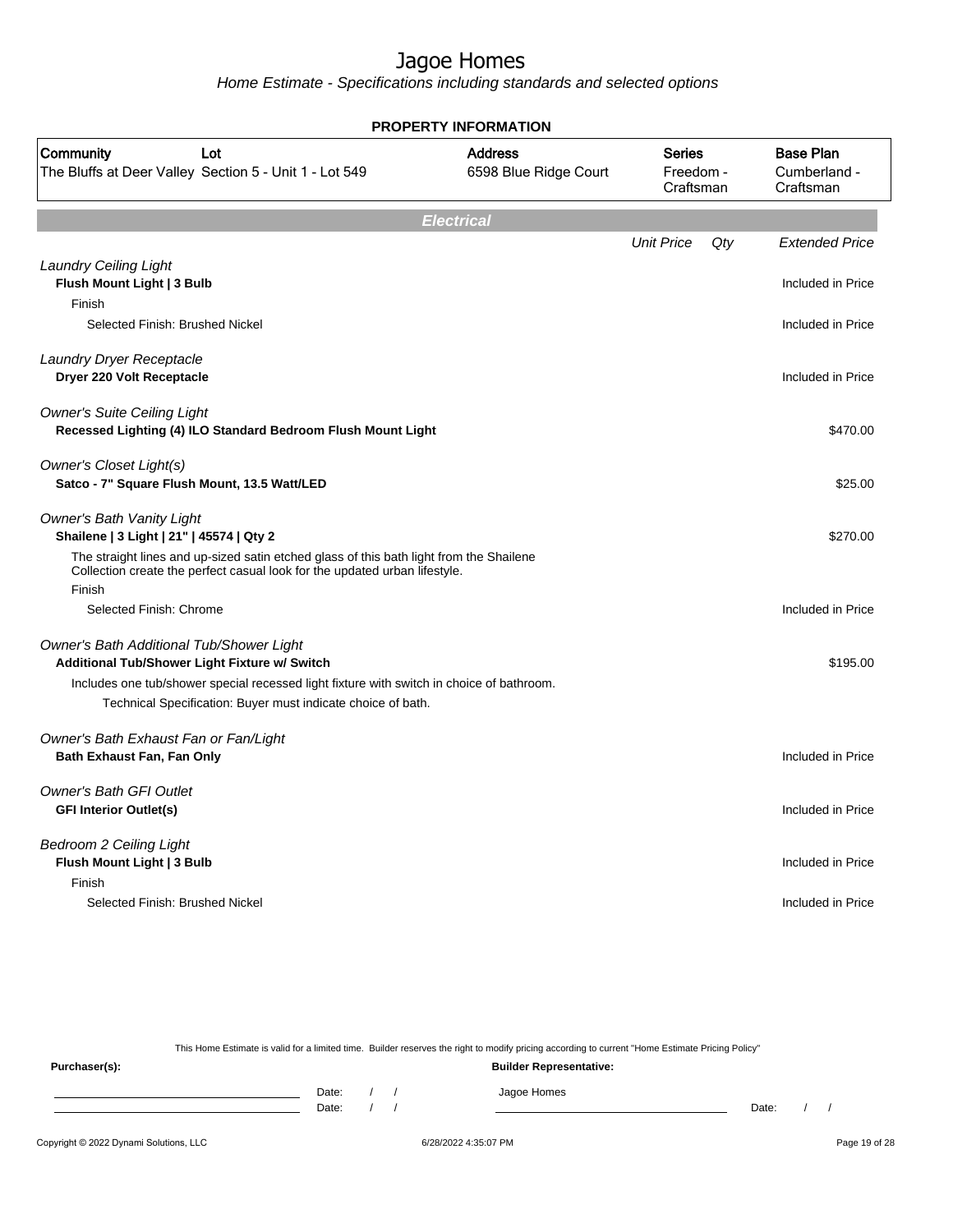Home Estimate - Specifications including standards and selected options

| <b>PROPERTY INFORMATION</b>                                                                                                                                                                                                                             |                                         |                                  |     |                                               |  |
|---------------------------------------------------------------------------------------------------------------------------------------------------------------------------------------------------------------------------------------------------------|-----------------------------------------|----------------------------------|-----|-----------------------------------------------|--|
| Community<br>Lot<br>The Bluffs at Deer Valley Section 5 - Unit 1 - Lot 549                                                                                                                                                                              | <b>Address</b><br>6598 Blue Ridge Court | Series<br>Freedom -<br>Craftsman |     | <b>Base Plan</b><br>Cumberland -<br>Craftsman |  |
|                                                                                                                                                                                                                                                         | <b>Electrical</b>                       |                                  |     |                                               |  |
|                                                                                                                                                                                                                                                         |                                         | <b>Unit Price</b>                | Qty | <b>Extended Price</b>                         |  |
| <b>Bedroom 3 Ceiling Light</b><br>Flush Mount Light   3 Bulb                                                                                                                                                                                            |                                         |                                  |     | Included in Price                             |  |
| Finish<br>Selected Finish: Brushed Nickel                                                                                                                                                                                                               |                                         |                                  |     | Included in Price                             |  |
| Bedroom 4 Ceiling Light(s)<br>Flush Mount Light   3 Bulb<br>Finish                                                                                                                                                                                      |                                         |                                  |     | Included in Price                             |  |
| Selected Finish: Brushed Nickel                                                                                                                                                                                                                         |                                         |                                  |     | Included in Price                             |  |
| <b>Bath 2 Vanity Light</b><br>Shailene   4 Lite   29 1/2"   45575<br>The straight lines and up-sized satin etched glass of this bath light from the Shailene<br>Collection create the perfect casual look for the updated urban lifestyle.              |                                         |                                  |     | \$140.00                                      |  |
| Finish<br>Selected Finish: Chrome                                                                                                                                                                                                                       |                                         |                                  |     | Included in Price                             |  |
| <b>Bath 2 Additional Tub/Shower Light</b><br>Additional Tub/Shower Light Fixture w/ Switch<br>Includes one tub/shower special recessed light fixture with switch in choice of bathroom.<br>Technical Specification: Buyer must indicate choice of bath. |                                         |                                  |     | \$240.00                                      |  |
| Bath 2 Exhaust Fan or Fan/Light<br>Bath Exhaust Fan, Fan Only                                                                                                                                                                                           |                                         |                                  |     | Included in Price                             |  |
| <b>Bath 2 GFI Outlet</b><br>Interior GFI Outlet(s)                                                                                                                                                                                                      |                                         |                                  |     | Included in Price                             |  |
| 2nd Level Hall Ceiling Light(s)<br>Flush Mount Light   2 Bulb<br>Finish                                                                                                                                                                                 |                                         |                                  |     | Included in Price                             |  |
| Selected Finish: Brushed Nickel                                                                                                                                                                                                                         |                                         |                                  |     | Included in Price                             |  |
| Loft Ceiling Light(s)<br>Ceiling Fan 52" Kichler Pro Select #330017, w/Bowl LED Light<br>Color                                                                                                                                                          |                                         |                                  |     | \$290.00                                      |  |
| Selected Color: Brushed Nickel w/Silver Blades                                                                                                                                                                                                          |                                         |                                  |     | Included in Price                             |  |
| <b>Stairway Ceiling Lighting</b><br><b>Recessed Lighting (Per Plan)</b>                                                                                                                                                                                 |                                         |                                  |     | Included in Price                             |  |

This Home Estimate is valid for a limited time. Builder reserves the right to modify pricing according to current "Home Estimate Pricing Policy"

**Purchaser(s): Builder Representative:** Date: / / Jagoe Homes<br>Date: / / Jagoe Homes Date: / / Date: / /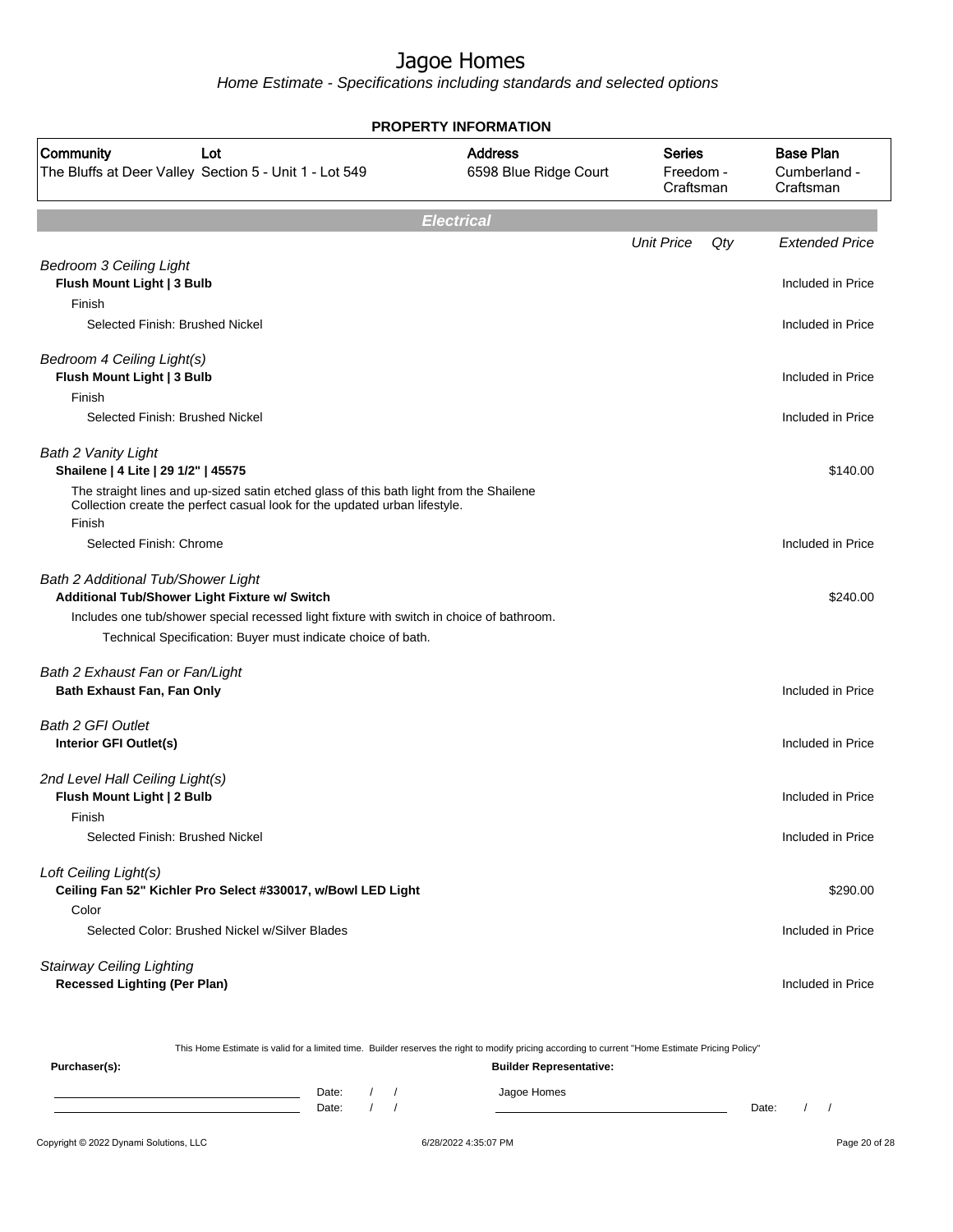Home Estimate - Specifications including standards and selected options

| <b>PROPERTY INFORMATION</b>                                                                                                                                                                                                                                                                                                                                  |                                         |                                         |     |                                               |
|--------------------------------------------------------------------------------------------------------------------------------------------------------------------------------------------------------------------------------------------------------------------------------------------------------------------------------------------------------------|-----------------------------------------|-----------------------------------------|-----|-----------------------------------------------|
| Community<br>Lot<br>The Bluffs at Deer Valley Section 5 - Unit 1 - Lot 549                                                                                                                                                                                                                                                                                   | <b>Address</b><br>6598 Blue Ridge Court | <b>Series</b><br>Freedom -<br>Craftsman |     | <b>Base Plan</b><br>Cumberland -<br>Craftsman |
|                                                                                                                                                                                                                                                                                                                                                              | <b>Electrical</b>                       |                                         |     |                                               |
|                                                                                                                                                                                                                                                                                                                                                              |                                         | <b>Unit Price</b>                       | Qty | <b>Extended Price</b>                         |
| Garage Ceiling Light(s)<br>Keyless (2)                                                                                                                                                                                                                                                                                                                       |                                         |                                         |     | Included in Price                             |
| Garage Opener<br><b>Garage Door Opener Pre-Wire</b>                                                                                                                                                                                                                                                                                                          |                                         |                                         |     | Included in Price                             |
| Garage Exterior Light<br>Coach Light Kichler #49926 BKT Capanna                                                                                                                                                                                                                                                                                              |                                         |                                         |     | Included in Price                             |
| The 16" 1-light outdoor wall light from the Capanna™ collection features waterfall glass.<br>Technical Specification: Width: 10.50"<br>Height: 16.00"                                                                                                                                                                                                        |                                         |                                         |     |                                               |
| Finish<br>Selected Finish: Textured Black                                                                                                                                                                                                                                                                                                                    |                                         |                                         |     | Included in Price                             |
| <b>Outside Retreat Light</b><br>Exterior Kichler Light #49924 Capanna                                                                                                                                                                                                                                                                                        |                                         |                                         |     | Included in Price                             |
| The 10.25" 1-light outdoor wall light from the Capanna(TM) collection gives the classic<br>lantern light a linear update. A textured black finish and squared edges, including a capstone<br>finial, combine with artful waterfall glass to create a style that works on homes with modern,<br>transitional or arts & crafts architecture.<br>6.50W X 10.25H |                                         |                                         |     |                                               |
| Finish                                                                                                                                                                                                                                                                                                                                                       |                                         |                                         |     |                                               |
| Selected Finish: Black Textured                                                                                                                                                                                                                                                                                                                              |                                         |                                         |     | Included in Price                             |
| <b>Attic Light</b><br><b>Attic Lights Keyless</b>                                                                                                                                                                                                                                                                                                            |                                         |                                         |     | Included in Price                             |
| <b>Front Door Doorbell Button</b><br><b>Doorbell Button at Front Door</b>                                                                                                                                                                                                                                                                                    |                                         |                                         |     | Included in Price                             |
| <b>Front Door Door Chime</b><br>Door Chime                                                                                                                                                                                                                                                                                                                   |                                         |                                         |     | Included in Price                             |
| <b>Entire Home - Electrical Outlets and Switches</b><br>Electrical Outlets & Switches per Plan & Code<br>Color                                                                                                                                                                                                                                               |                                         |                                         |     | Included in Price                             |
| Selected Color: White                                                                                                                                                                                                                                                                                                                                        |                                         |                                         |     | Included in Price                             |
| Entire Home - Braced and Wired for Future Ceiling Fan at Existing Ceiling Light<br>Light Location Braced and Wired for Future Ceiling Fan<br>Includes addition of bracing and box for ceiling fan addition with a switch                                                                                                                                     |                                         | \$115.00                                | 3   | \$345.00                                      |

This Home Estimate is valid for a limited time. Builder reserves the right to modify pricing according to current "Home Estimate Pricing Policy"

**Purchaser(s): Builder Representative:** Date: / / Jagoe Homes<br>Date: / / Jagoe Homes Date: / / **Date: / / 2006** Date: / / / Date: / / / Date: / / / 2006 Date: / / / 2006 Date: / / / 2006 Date: / / / 2006 Date: / / / 2007 Date: / / / 2007 Date: / / / 2007 Date: / / / 2007 Date: / / / 2007 Date: / / / 2007 D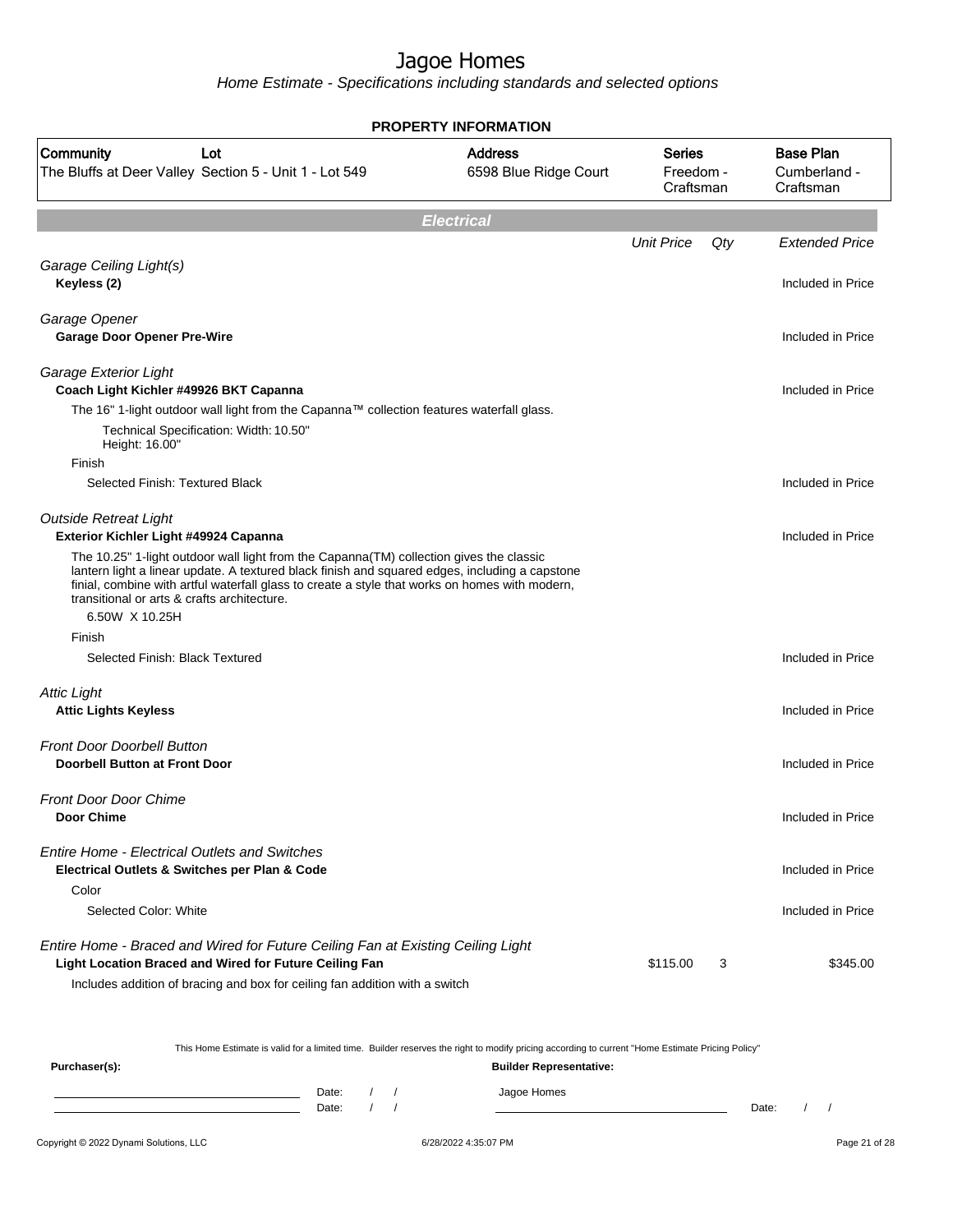|                                                                                                                                                                                                                                                                                                                                                                                                                                                                                            | <b>PROPERTY INFORMATION</b>             |                                  |     |                                               |
|--------------------------------------------------------------------------------------------------------------------------------------------------------------------------------------------------------------------------------------------------------------------------------------------------------------------------------------------------------------------------------------------------------------------------------------------------------------------------------------------|-----------------------------------------|----------------------------------|-----|-----------------------------------------------|
| Community<br>Lot<br>The Bluffs at Deer Valley Section 5 - Unit 1 - Lot 549                                                                                                                                                                                                                                                                                                                                                                                                                 | <b>Address</b><br>6598 Blue Ridge Court | Series<br>Freedom -<br>Craftsman |     | <b>Base Plan</b><br>Cumberland -<br>Craftsman |
|                                                                                                                                                                                                                                                                                                                                                                                                                                                                                            | <b>Electrical</b>                       |                                  |     |                                               |
|                                                                                                                                                                                                                                                                                                                                                                                                                                                                                            |                                         | <b>Unit Price</b>                | Qty | <b>Extended Price</b>                         |
| Entire Home - Braced and Wired for Future Ceiling Fan at Existing Ceiling Light<br>Comments: Bed 2, 3, and 4                                                                                                                                                                                                                                                                                                                                                                               |                                         |                                  |     |                                               |
| Entire Home - Braced and Wired for Future Ceiling Fan with Switch<br>Light Outlet with 2 Switches, Capped with Plate Cover, Braced & Wired for Future Ceiling<br>Fan<br><b>Comments: Owners</b>                                                                                                                                                                                                                                                                                            |                                         |                                  |     | \$200.00                                      |
| <b>Entire Home Electrical Service</b><br><b>Electrical Service 200 AMP</b>                                                                                                                                                                                                                                                                                                                                                                                                                 |                                         |                                  |     | Included in Price                             |
| Includes 200 AMP electric service upgrade for the entire house.                                                                                                                                                                                                                                                                                                                                                                                                                            |                                         |                                  |     |                                               |
| <b>Exterior Electrical Service</b><br><b>Electrical Service Underground</b>                                                                                                                                                                                                                                                                                                                                                                                                                |                                         |                                  |     | Included in Price                             |
| <b>Smoke Detectors</b><br>Smoke Detectors, per plan                                                                                                                                                                                                                                                                                                                                                                                                                                        |                                         |                                  |     | Included in Price                             |
| Carbon Monoxide Detectors<br>Carbon Monoxide Detectors, per plan                                                                                                                                                                                                                                                                                                                                                                                                                           |                                         |                                  |     | Included in Price                             |
|                                                                                                                                                                                                                                                                                                                                                                                                                                                                                            | <b>Structured Wiring   Smart Home</b>   |                                  |     |                                               |
|                                                                                                                                                                                                                                                                                                                                                                                                                                                                                            |                                         | <b>Unit Price</b>                | Qty | <b>Extended Price</b>                         |
| Home Run   Included<br><b>Location Per Plan</b>                                                                                                                                                                                                                                                                                                                                                                                                                                            |                                         |                                  |     | Included in Price                             |
| Included:<br>- Central Wiring Panel w/ Hinged Door (Qty 1)<br>- Dedicated 100V Outlet<br>- 1" Conduit with Pull String to Exterior Service (Qty 1)<br>- Coax from Panel to Exterior Service (Qty 1)<br>- Shielded Cat6 w/ Male Termination   Panel to Owners   Labeled at Panel (Qty 1)<br>- Shielded Cat6 w/ Male Termination   Panel to Family Room   Labeled at Panel (Qty 1)<br>Central Wiring Panel Locations determined based on overall home layout and efficient<br>WIFI coverage. |                                         |                                  |     |                                               |
| Family Room   Included                                                                                                                                                                                                                                                                                                                                                                                                                                                                     |                                         |                                  |     |                                               |
| <b>Location Per Plan</b>                                                                                                                                                                                                                                                                                                                                                                                                                                                                   |                                         |                                  |     | Included in Price                             |
| Included:<br>- Coax to Exterior Service (Qty 1)<br>- Shielded Cat6 w/ Female Termination   Family Room to Panel   Labeled at Panel (Qty 1)                                                                                                                                                                                                                                                                                                                                                 |                                         |                                  |     |                                               |
| Owners Suite   Included<br><b>Location Per Plan</b>                                                                                                                                                                                                                                                                                                                                                                                                                                        |                                         |                                  |     | Included in Price                             |
| This Home Estimate is valid for a limited time. Builder reserves the right to modify pricing according to current "Home Estimate Pricing Policy"                                                                                                                                                                                                                                                                                                                                           |                                         |                                  |     |                                               |
| Purchaser(s):                                                                                                                                                                                                                                                                                                                                                                                                                                                                              | <b>Builder Representative:</b>          |                                  |     |                                               |
| Date:<br>$\sqrt{ }$<br><u> 1989 - Johann Barn, mars ann an t-Amhair ann an t-Amhair an t-Amhair an t-Amhair an t-Amhair an t-Amhair an t-</u><br>$\left  \right $<br><u> 1980 - Johann Barn, fransk politik (d. 1980)</u><br>Date:                                                                                                                                                                                                                                                         | Jagoe Homes                             |                                  |     | Date:<br>$\prime$<br>$\overline{\phantom{a}}$ |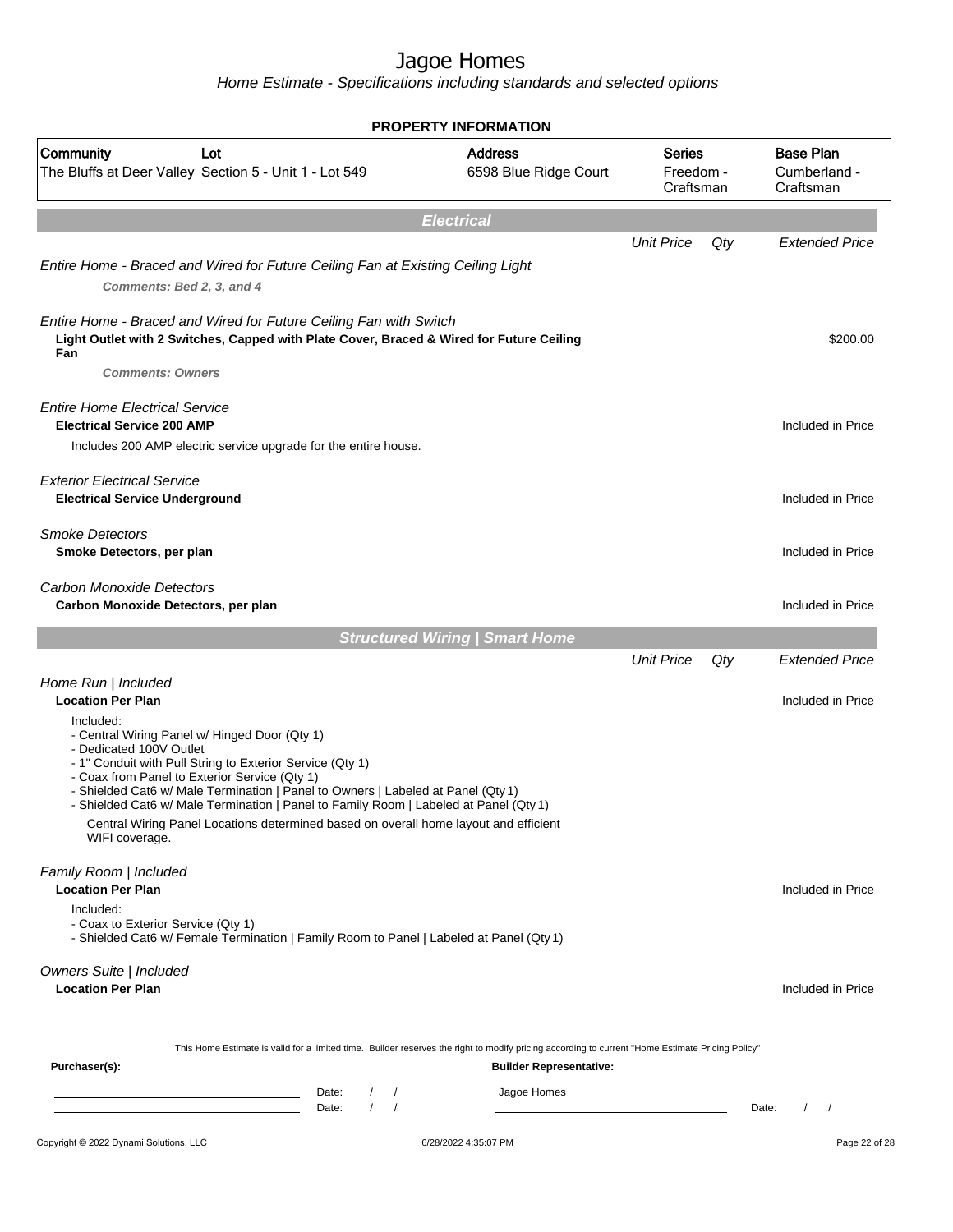Home Estimate - Specifications including standards and selected options

|                                                                                                                                                                  | <b>PROPERTY INFORMATION</b>             |                                         |     |                                               |
|------------------------------------------------------------------------------------------------------------------------------------------------------------------|-----------------------------------------|-----------------------------------------|-----|-----------------------------------------------|
| Community<br>Lot<br>The Bluffs at Deer Valley Section 5 - Unit 1 - Lot 549                                                                                       | <b>Address</b><br>6598 Blue Ridge Court | <b>Series</b><br>Freedom -<br>Craftsman |     | <b>Base Plan</b><br>Cumberland -<br>Craftsman |
|                                                                                                                                                                  | <b>Structured Wiring   Smart Home</b>   |                                         |     |                                               |
|                                                                                                                                                                  |                                         | <b>Unit Price</b>                       | Qty | <b>Extended Price</b>                         |
| Owners Suite   Included<br>Included:<br>*Coax to Exterior Service (Qty 1)*<br>*Shielded Cat6 w/ Female Termination   Owners to Panel   Labeled at Panel (Qty 1)* |                                         |                                         |     |                                               |
|                                                                                                                                                                  | <b>HVAC</b>                             |                                         |     |                                               |
|                                                                                                                                                                  |                                         | <b>Unit Price</b>                       | Qty | <b>Extended Price</b>                         |
| <b>Entire Home Air Conditioner</b>                                                                                                                               |                                         |                                         |     |                                               |
| 14 Seer Air Conditioning System                                                                                                                                  |                                         |                                         |     | Included in Price                             |
| Up to 14 Seer Air Conditioning System                                                                                                                            |                                         |                                         |     |                                               |
| <b>Entire Home Furnace</b>                                                                                                                                       |                                         |                                         |     |                                               |
| 92% Plus High Efficiency Gas Home Furnace                                                                                                                        |                                         |                                         |     | Included in Price                             |
| Includes 92% plus high efficiency gas home furnace                                                                                                               |                                         |                                         |     |                                               |
| Builder makes no guarantee with respect to heating and cooling cost                                                                                              |                                         |                                         |     |                                               |
|                                                                                                                                                                  |                                         |                                         |     |                                               |
| Entire Home Furnace Filter                                                                                                                                       |                                         |                                         |     |                                               |
| Aprilaire Model 2000 Series Air Filter                                                                                                                           |                                         |                                         |     | Included in Price                             |
| <b>Entire Home Thermostat</b>                                                                                                                                    |                                         |                                         |     |                                               |
| <b>Programmable Thermostat</b>                                                                                                                                   |                                         |                                         |     | Included in Price                             |
|                                                                                                                                                                  |                                         |                                         |     |                                               |
| <b>Indoor Air Quality</b><br><b>Honeywell Fresh Air Ventilation System</b>                                                                                       |                                         |                                         |     | Included in Price                             |
|                                                                                                                                                                  |                                         |                                         |     |                                               |
| <b>Entire Home Duct System</b>                                                                                                                                   |                                         |                                         |     |                                               |
| <b>Flexible Duct</b>                                                                                                                                             |                                         |                                         |     | Included in Price                             |
| Entire Home Return Air                                                                                                                                           |                                         |                                         |     |                                               |
| <b>Multiple Return Air Vents</b>                                                                                                                                 |                                         |                                         |     | Included in Price                             |
| One Return per Bedroom & One Central Return                                                                                                                      |                                         |                                         |     |                                               |
|                                                                                                                                                                  |                                         |                                         |     |                                               |
| <b>Laundry Dryer Vent</b>                                                                                                                                        |                                         |                                         |     |                                               |
| <b>Dryer Vent Vented to Outside</b>                                                                                                                              |                                         |                                         |     | Included in Price                             |
|                                                                                                                                                                  |                                         |                                         |     |                                               |
|                                                                                                                                                                  |                                         |                                         |     |                                               |

This Home Estimate is valid for a limited time. Builder reserves the right to modify pricing according to current "Home Estimate Pricing Policy"

**Purchaser(s): Builder Representative:** Date: / / Jagoe Homes<br>Date: / / Jagoe Homes Date: / / Date: / /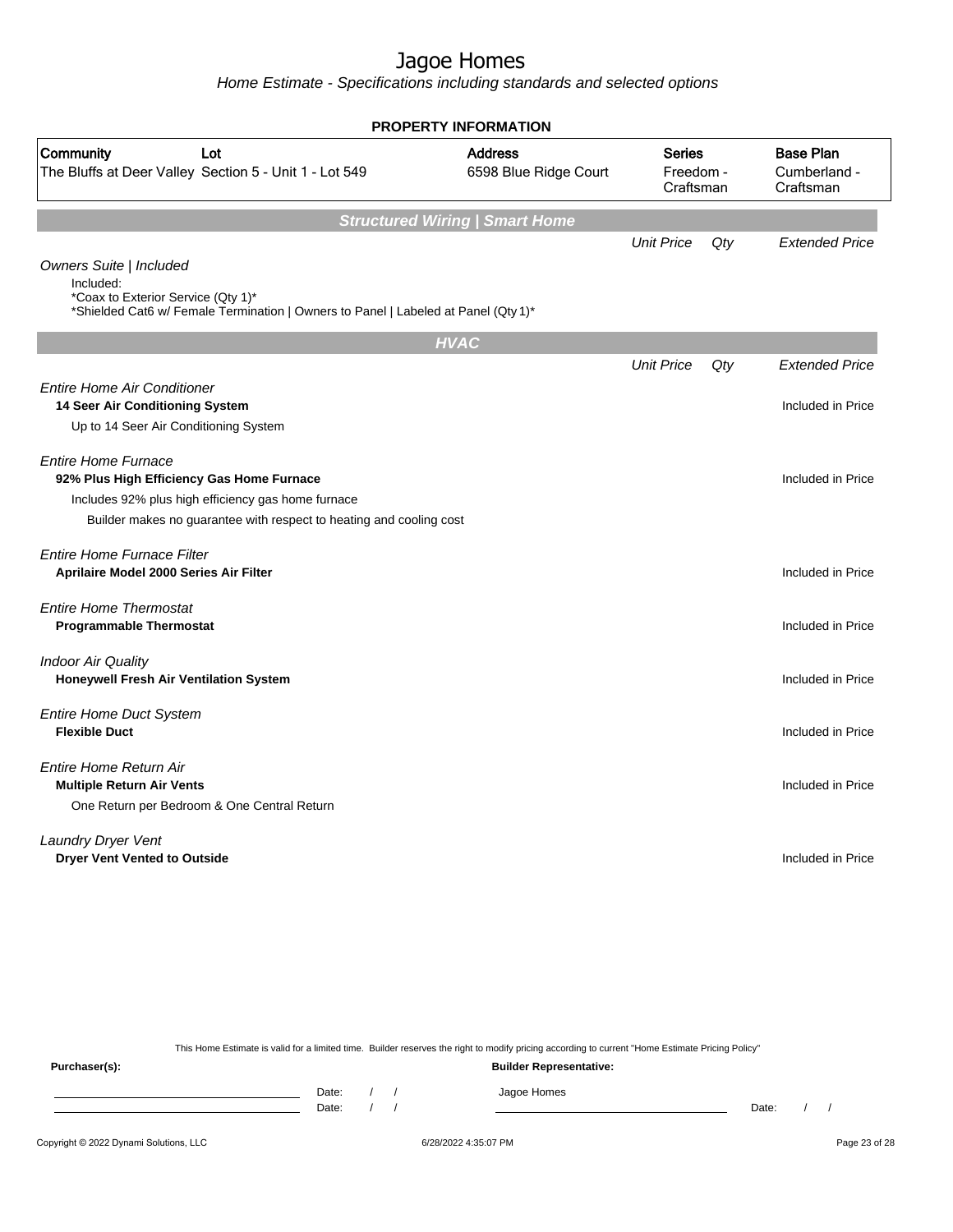Home Estimate - Specifications including standards and selected options

| <b>PROPERTY INFORMATION</b>                                                                                                                                 |                                         |                                         |     |                                               |
|-------------------------------------------------------------------------------------------------------------------------------------------------------------|-----------------------------------------|-----------------------------------------|-----|-----------------------------------------------|
| Community<br>Lot<br>The Bluffs at Deer Valley Section 5 - Unit 1 - Lot 549                                                                                  | <b>Address</b><br>6598 Blue Ridge Court | <b>Series</b><br>Freedom -<br>Craftsman |     | <b>Base Plan</b><br>Cumberland -<br>Craftsman |
|                                                                                                                                                             | <b>Floor Coverings</b>                  |                                         |     |                                               |
|                                                                                                                                                             |                                         | <b>Unit Price</b>                       | Qty | <b>Extended Price</b>                         |
| <b>Entire Home Carpet Selection</b><br><b>Mohawk Carpet   Top Card II</b>                                                                                   |                                         |                                         |     | Included in Price                             |
| Our Proven Performer, Top Card II, offers colorfast and consistent solution dyed Everstrand<br>polyester fiber with a 15 yr Manufacturer Warranty.<br>Color |                                         |                                         |     |                                               |
| Selected Color: 942 Elephant                                                                                                                                |                                         |                                         |     | Included in Price                             |
| <b>Entire Home Carpet Pad</b><br>6# Carpet Pad                                                                                                              |                                         |                                         |     | Included in Price                             |
|                                                                                                                                                             |                                         |                                         |     |                                               |
| <b>Family Room</b><br>Luxury Vinyl Plank   Mohawk Arrington                                                                                                 |                                         |                                         |     | \$655.00                                      |
| Mohawk's Arrington offers a water-resistant construction, comfort underfoot, and high<br>resistance to dents and scratches in a hardwood look.              |                                         |                                         |     |                                               |
| Color                                                                                                                                                       |                                         |                                         |     |                                               |
| Selected Color: Gotham Gray AP896                                                                                                                           |                                         |                                         |     | Included in Price                             |
| Direction                                                                                                                                                   |                                         |                                         |     |                                               |
| Selected Direction: Side to Side                                                                                                                            |                                         |                                         |     | Included in Price                             |
| Foyer/Foyer Closet(s)                                                                                                                                       |                                         |                                         |     |                                               |
| Luxury Vinyl Plank   Mohawk Arrington                                                                                                                       |                                         |                                         |     | Included in Price                             |
| Mohawk's Arrington offers a water-resistant construction, comfort underfoot, and high<br>resistance to dents and scratches in a hardwood look.              |                                         |                                         |     |                                               |
| Color                                                                                                                                                       |                                         |                                         |     |                                               |
| Selected Color: Gotham Gray AP896                                                                                                                           |                                         |                                         |     | Included in Price                             |
| Direction<br>Selected Direction: Side to Side                                                                                                               |                                         |                                         |     | Included in Price                             |
|                                                                                                                                                             |                                         |                                         |     |                                               |
| <b>Owner's Bath Flooring</b><br>Luxury Vinyl Plank   Mohawk Arrington                                                                                       |                                         |                                         |     | Included in Price                             |
| Mohawk's Arrington offers a water-resistant construction, comfort underfoot, and high<br>resistance to dents and scratches in a hardwood look.              |                                         |                                         |     |                                               |
| Color                                                                                                                                                       |                                         |                                         |     |                                               |
| Selected Color: Gotham Gray AP896                                                                                                                           |                                         |                                         |     | Included in Price                             |
| Direction                                                                                                                                                   |                                         |                                         |     |                                               |
| Selected Direction: Side to Side                                                                                                                            |                                         |                                         |     | Included in Price                             |
|                                                                                                                                                             |                                         |                                         |     |                                               |

This Home Estimate is valid for a limited time. Builder reserves the right to modify pricing according to current "Home Estimate Pricing Policy" **Purchaser(s): Builder Representative:** Date: / / Jagoe Homes<br>Date: / / Jagoe Homes Date: / / **Date: / / 2006** Date: / / / Date: / / / Date: / / / 2006 Date: / / / 2006 Date: / / / 2006 Date: / / / 2006 Date: / / / 2007 Date: / / / 2007 Date: / / / 2007 Date: / / / 2007 Date: / / / 2007 Date: / / / 2007 D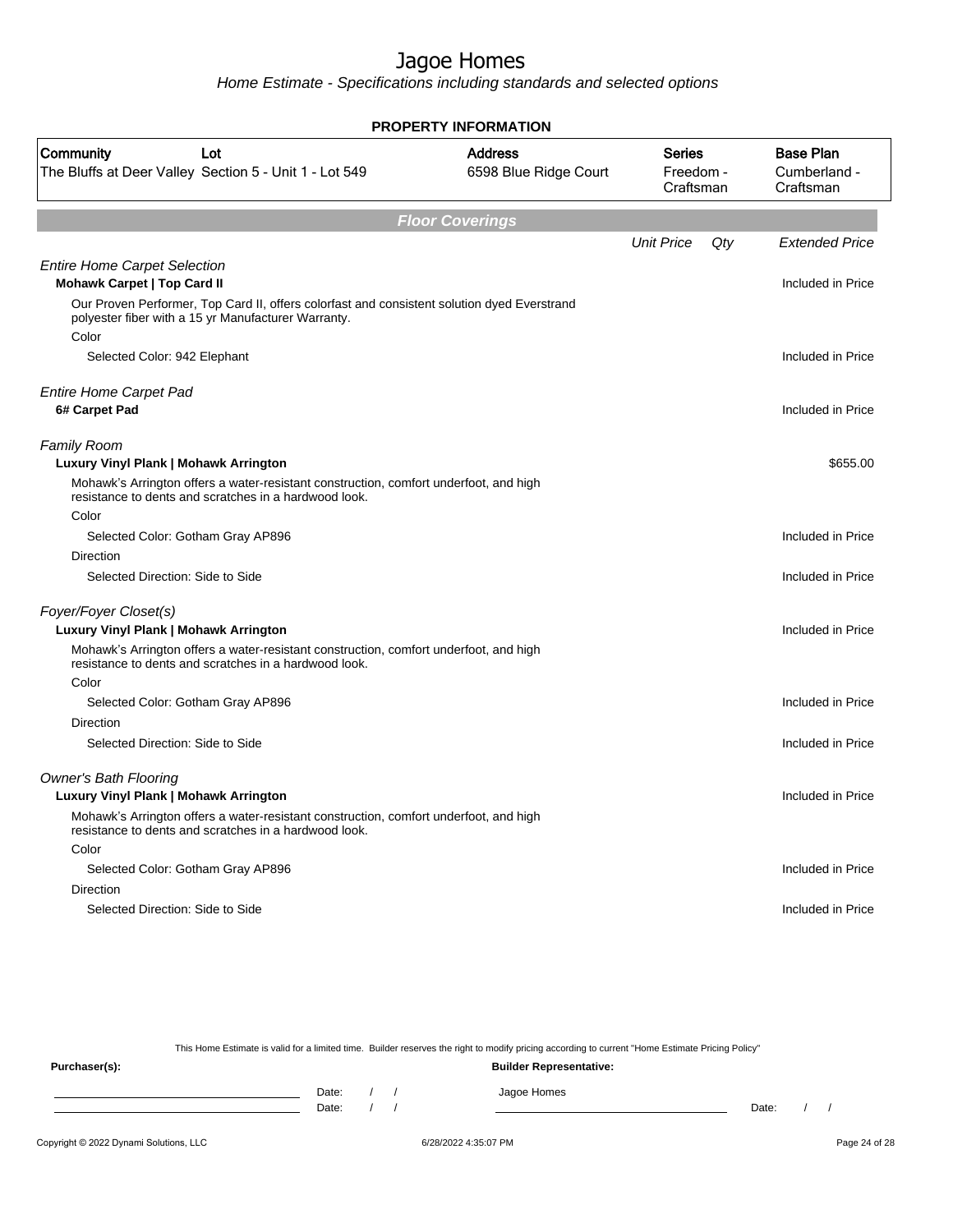Home Estimate - Specifications including standards and selected options

| <b>PROPERTY INFORMATION</b>                                                                                                                    |                                         |                                         |     |                                               |
|------------------------------------------------------------------------------------------------------------------------------------------------|-----------------------------------------|-----------------------------------------|-----|-----------------------------------------------|
| Community<br>Lot<br>The Bluffs at Deer Valley Section 5 - Unit 1 - Lot 549                                                                     | <b>Address</b><br>6598 Blue Ridge Court | <b>Series</b><br>Freedom -<br>Craftsman |     | <b>Base Plan</b><br>Cumberland -<br>Craftsman |
|                                                                                                                                                | <b>Floor Coverings</b>                  |                                         |     |                                               |
|                                                                                                                                                |                                         | <b>Unit Price</b>                       | Qty | <b>Extended Price</b>                         |
| Kitchen/Dining Area/Back Hall<br>Luxury Vinyl Plank   Mohawk Arrington                                                                         |                                         |                                         |     | Included in Price                             |
| Mohawk's Arrington offers a water-resistant construction, comfort underfoot, and high<br>resistance to dents and scratches in a hardwood look. |                                         |                                         |     |                                               |
| Color                                                                                                                                          |                                         |                                         |     |                                               |
| Selected Color: Gotham Gray AP896                                                                                                              |                                         |                                         |     | Included in Price                             |
| <b>Direction</b>                                                                                                                               |                                         |                                         |     |                                               |
| Selected Direction: Side to Side                                                                                                               |                                         |                                         |     | Included in Price                             |
| <b>Bath 2 Flooring</b><br>Luxury Vinyl Plank   Mohawk Arrington                                                                                |                                         |                                         |     | Included in Price                             |
| Mohawk's Arrington offers a water-resistant construction, comfort underfoot, and high<br>resistance to dents and scratches in a hardwood look. |                                         |                                         |     |                                               |
| Color                                                                                                                                          |                                         |                                         |     |                                               |
| Selected Color: Gotham Gray AP896                                                                                                              |                                         |                                         |     | Included in Price                             |
| Direction                                                                                                                                      |                                         |                                         |     |                                               |
| Selected Direction: Side to Side                                                                                                               |                                         |                                         |     | Included in Price                             |
| <b>Powder Room Flooring</b>                                                                                                                    |                                         |                                         |     |                                               |
| Luxury Vinyl Plank   Mohawk Arrington                                                                                                          |                                         |                                         |     | Included in Price                             |
| Mohawk's Arrington offers a water-resistant construction, comfort underfoot, and high<br>resistance to dents and scratches in a hardwood look. |                                         |                                         |     |                                               |
| Color                                                                                                                                          |                                         |                                         |     |                                               |
| Selected Color: Gotham Gray AP896                                                                                                              |                                         |                                         |     | Included in Price                             |
| <b>Direction</b>                                                                                                                               |                                         |                                         |     |                                               |
| Selected Direction: Side to Side                                                                                                               |                                         |                                         |     | Included in Price                             |
| <b>Laundry Flooring</b>                                                                                                                        |                                         |                                         |     |                                               |
| Luxury Vinyl Plank   Mohawk Arrington                                                                                                          |                                         |                                         |     | Included in Price                             |
| Mohawk's Arrington offers a water-resistant construction, comfort underfoot, and high<br>resistance to dents and scratches in a hardwood look. |                                         |                                         |     |                                               |
| Color                                                                                                                                          |                                         |                                         |     |                                               |
| Selected Color: Gotham Gray AP896                                                                                                              |                                         |                                         |     | Included in Price                             |
| Direction                                                                                                                                      |                                         |                                         |     |                                               |
| Selected Direction: Side to Side                                                                                                               |                                         |                                         |     | Included in Price                             |
|                                                                                                                                                |                                         |                                         |     |                                               |

This Home Estimate is valid for a limited time. Builder reserves the right to modify pricing according to current "Home Estimate Pricing Policy"

**Purchaser(s): Builder Representative:** Date: / / Jagoe Homes<br>Date: / / Jagoe Homes Date: / / **Date: / / 2006** Date: / / / Date: / / / Date: / / / 2006 Date: / / / 2006 Date: / / / 2006 Date: / / / 2006 Date: / / / 2007 Date: / / / 2007 Date: / / / 2007 Date: / / / 2007 Date: / / / 2007 Date: / / / 2007 D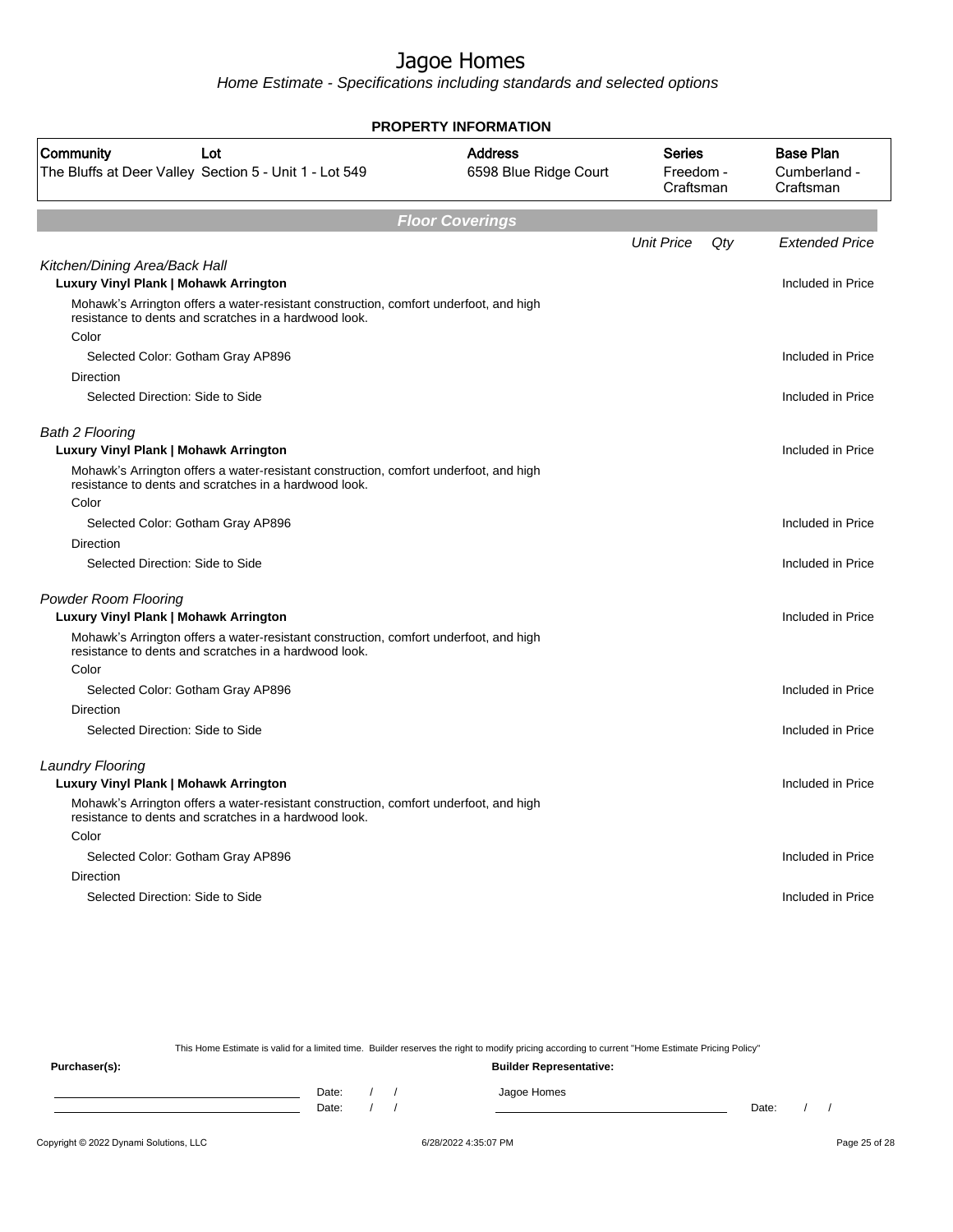Home Estimate - Specifications including standards and selected options

| <b>PROPERTY INFORMATION</b>                                                                                                 |                                         |                                         |     |                                               |
|-----------------------------------------------------------------------------------------------------------------------------|-----------------------------------------|-----------------------------------------|-----|-----------------------------------------------|
| Community<br>Lot<br>The Bluffs at Deer Valley Section 5 - Unit 1 - Lot 549                                                  | <b>Address</b><br>6598 Blue Ridge Court | <b>Series</b><br>Freedom -<br>Craftsman |     | <b>Base Plan</b><br>Cumberland -<br>Craftsman |
|                                                                                                                             | <b>Shelving</b>                         |                                         |     |                                               |
|                                                                                                                             |                                         | <b>Unit Price</b>                       | Qty | <b>Extended Price</b>                         |
| <b>Owner's Closet Shelf &amp; Rod</b><br>Closet Shelf 12" Shelf & Rod - 2 Runs Width of Closet - Supported 2'0" O.C. Vented |                                         |                                         |     | Included in Price                             |
| Long Garment Hanging                                                                                                        |                                         |                                         |     |                                               |
| Selected Long Garment Hanging: None                                                                                         |                                         |                                         |     | Included in Price                             |
| Standard Hanging                                                                                                            |                                         |                                         |     |                                               |
| Selected Standard Hanging: Standard Hanging (42" & 84")                                                                     |                                         |                                         |     | Included in Price                             |
| Bedroom 2 Closet Shelf & Rod                                                                                                |                                         |                                         |     |                                               |
| Closet Shelf 12" Shelf & Rod - 2 Runs Width of Closet - Supported 2'0" O.C. Vented                                          |                                         |                                         |     | Included in Price                             |
| Long Garment Hanging                                                                                                        |                                         |                                         |     |                                               |
| Selected Long Garment Hanging: None                                                                                         |                                         |                                         |     | Included in Price                             |
| Standard Hanging                                                                                                            |                                         |                                         |     |                                               |
| Selected Standard Hanging: Standard Hanging (42" & 84")                                                                     |                                         |                                         |     | Included in Price                             |
| Bedroom 3 Closet Shelf & Rod<br>Closet Shelf 12" Shelf & Rod - 2 Runs Width of Closet - Supported 2'0" O.C. Vented          |                                         |                                         |     | Included in Price                             |
| Long Garment Hanging                                                                                                        |                                         |                                         |     |                                               |
| Selected Long Garment Hanging: None                                                                                         |                                         |                                         |     | Included in Price                             |
| Standard Hanging                                                                                                            |                                         |                                         |     |                                               |
| Selected Standard Hanging: Standard Hanging (42" & 84")                                                                     |                                         |                                         |     | Included in Price                             |
| Bedroom 4 Closet Shelf & Rod                                                                                                |                                         |                                         |     |                                               |
| Closet Shelf 12" Shelf & Rod - 2 Runs Width of Closet - Supported 2'0" O.C. Vented                                          |                                         |                                         |     | Included in Price                             |
| Long Garment Hanging                                                                                                        |                                         |                                         |     |                                               |
| Selected Long Garment Hanging: None                                                                                         |                                         |                                         |     | Included in Price                             |
| Standard Hanging                                                                                                            |                                         |                                         |     |                                               |
| Selected Standard Hanging: Standard Hanging (42" & 84")                                                                     |                                         |                                         |     | Included in Price                             |
| <b>Entire Home Storage Shelf</b>                                                                                            |                                         |                                         |     |                                               |
| Storage Shelf 12" and 16" deep- Vented (per plan)                                                                           |                                         |                                         |     | Included in Price                             |
|                                                                                                                             | <b>Foundations</b>                      |                                         |     |                                               |
|                                                                                                                             |                                         | <b>Unit Price</b>                       | Qty | <b>Extended Price</b>                         |
| <b>Entire Home Footing Size</b>                                                                                             |                                         |                                         |     |                                               |
| 19" Wide x 8" Deep, 3000 psi,                                                                                               |                                         |                                         |     | Included in Price                             |
|                                                                                                                             |                                         |                                         |     |                                               |
|                                                                                                                             |                                         |                                         |     |                                               |

This Home Estimate is valid for a limited time. Builder reserves the right to modify pricing according to current "Home Estimate Pricing Policy" **Purchaser(s): Builder Representative:** Date: / / Jagoe Homes<br>Date: / / Jagoe Homes Date: / / **Date: / / 2006** Date: / / / Date: / / / Date: / / / 2006 Date: / / / 2006 Date: / / / 2006 Date: / / / 2006 Date: / / / 2007 Date: / / / 2007 Date: / / / 2007 Date: / / / 2007 Date: / / / 2007 Date: / / / 2007 D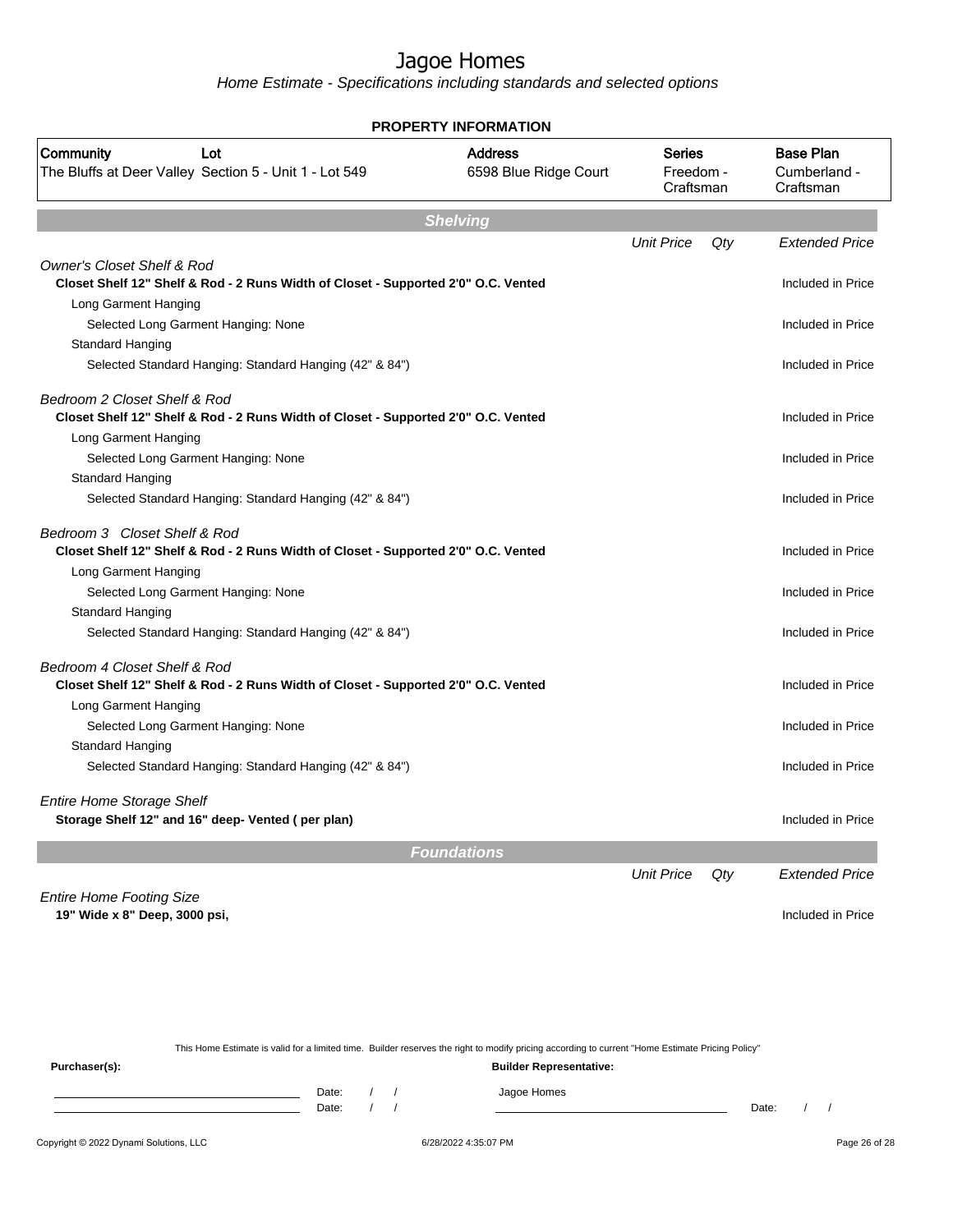|                                                                                                                                                                   | <b>PROPERTY INFORMATION</b>             |                                         |     |                                               |
|-------------------------------------------------------------------------------------------------------------------------------------------------------------------|-----------------------------------------|-----------------------------------------|-----|-----------------------------------------------|
| Community<br>Lot<br>The Bluffs at Deer Valley Section 5 - Unit 1 - Lot 549                                                                                        | <b>Address</b><br>6598 Blue Ridge Court | <b>Series</b><br>Freedom -<br>Craftsman |     | <b>Base Plan</b><br>Cumberland -<br>Craftsman |
|                                                                                                                                                                   | <b>Framing</b>                          |                                         |     |                                               |
| Entire Home 2 x 4 Wall Studs<br>Studs 2 x 4 @ 16" oc, SPF Grade                                                                                                   |                                         | <b>Unit Price</b>                       | Qty | <b>Extended Price</b><br>Included in Price    |
| Entire Home 2 x 6 Wall Studs<br>Studs 2 x 6 @ 24" oc, SPF Grade (Per Plan)                                                                                        |                                         |                                         |     | Included in Price                             |
| <b>Entire Home Exterior Wall Sheathing</b><br>Exterior Wall Sheathing (7/16" OSB &/or 1/2" Styrofoam)                                                             |                                         |                                         |     | Included in Price                             |
| Entire Home Exterior Wall House Wrap<br><b>Exterior Wall Covering House Wrap</b>                                                                                  |                                         |                                         |     | Included in Price                             |
| <b>Entire Home Foundation Plates</b><br>Foundation Plates treated yellow pine                                                                                     |                                         |                                         |     | Included in Price                             |
| Entire Home - Sub Floor (Where Applicable)<br>Sub Floor 3/4" OSB T&G, glued & screwed or nailed                                                                   |                                         |                                         |     | Included in Price                             |
| Main Level Ceiling Heights<br>Interior Flat Ceiling Height 9'0"<br>Certain ceiling heights may vary.                                                              |                                         |                                         |     | Included in Price                             |
| Per Plan Roof Trusses<br><b>Roof Trusses</b>                                                                                                                      |                                         |                                         |     | Included in Price                             |
| <b>Roof Sheathing</b><br>Roof Sheathing 7/16" OSB                                                                                                                 |                                         |                                         |     | Included in Price                             |
| 2nd Level Ceiling Heights<br>Interior Flat Ceiling Height 8'0"<br>Certain ceiling heights may vary.                                                               |                                         |                                         |     | Included in Price                             |
| 2nd Floor Floor System<br>14" I-Joists (Spacing per Mfg)                                                                                                          |                                         |                                         |     | Included in Price                             |
|                                                                                                                                                                   | <b>Landscaping &amp; Yard</b>           |                                         |     |                                               |
| <b>Exterior Lawn Sod</b>                                                                                                                                          |                                         | <b>Unit Price</b>                       | Qty | <b>Extended Price</b>                         |
| Sod All of Yard, Fescue & Bluegrass (Excludes Areas with Brush & Trees & Retention<br>Basins)                                                                     |                                         |                                         |     | Included in Price                             |
| This Home Estimate is valid for a limited time. Builder reserves the right to modify pricing according to current "Home Estimate Pricing Policy"<br>Purchaser(s): | <b>Builder Representative:</b>          |                                         |     |                                               |
| Date:<br>$\sqrt{2}$<br>$\prime$<br>$\sqrt{ }$<br>$\sqrt{ }$<br>Date:                                                                                              | Jagoe Homes                             |                                         |     | Date:<br>$\prime$                             |
| Copyright © 2022 Dynami Solutions, LLC                                                                                                                            | 6/28/2022 4:35:07 PM                    |                                         |     | Page 27 of 28                                 |